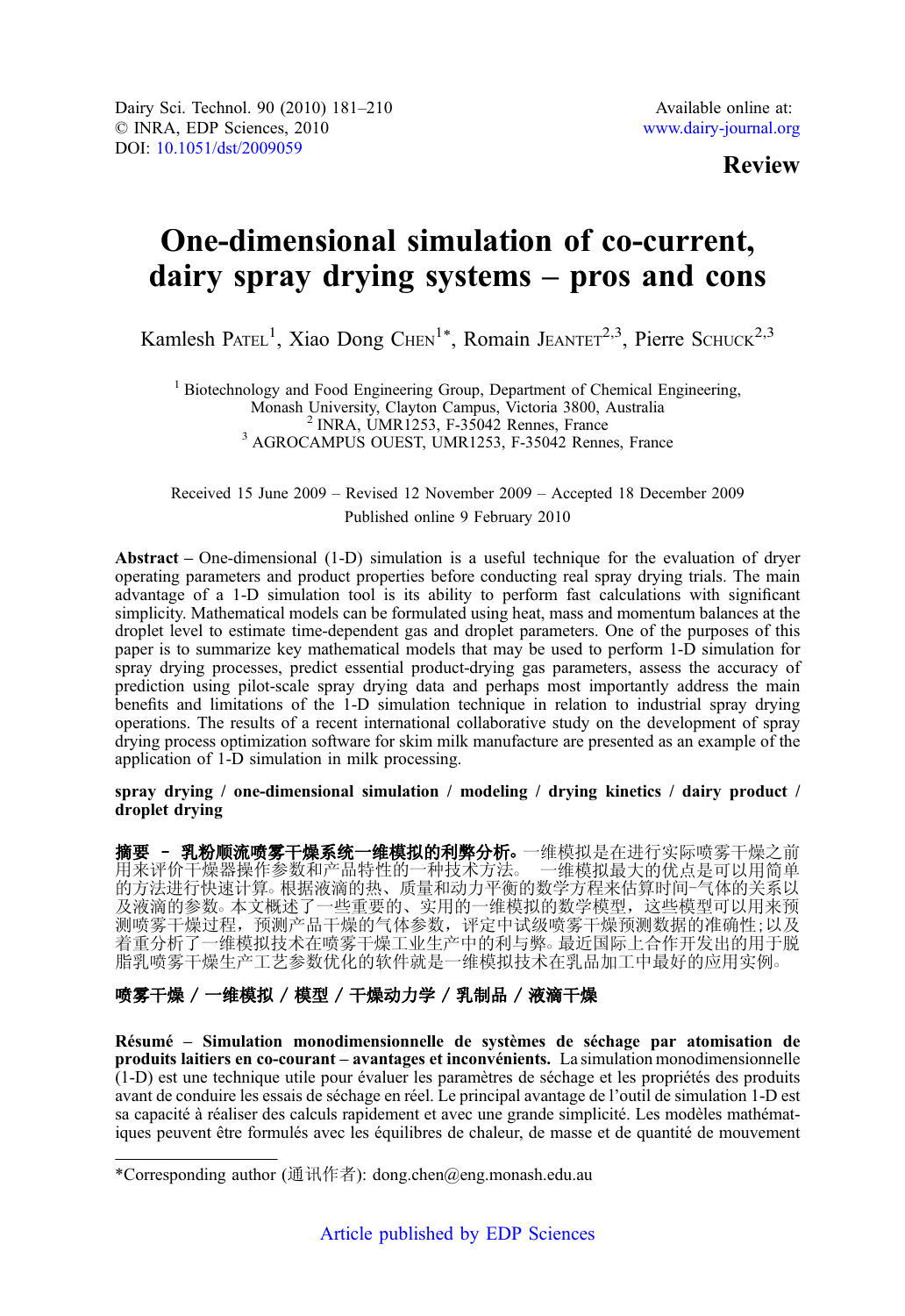à l'échelle de la gouttelette pour estimer les paramètres de vapeur et de gouttelette qui varient au cours du temps. Un des objectifs de cet article est de présenter de façon synthétique les modèles mathématiques clés qui peuvent être utilisés pour réaliser une simulation 1-D, prédire les paramètres de vapeur essentiels pour le séchage du produit, évaluer la précision de la prédiction en utilisant les données du séchage par atomisation obtenues à l'échelle pilote, et enfin d'aborder les principaux bénéfices et limites de la technique de simulation 1-D en relation avec les opérations de séchage par atomisation industrielles. Les résultats d'une récente étude réalisée en collaboration internationale sur le développement d'un logiciel d'optimisation du procédé de séchage par atomisation pour la production de poudre de lait écrémé sont présentés pour illustrer l'application de la simulation 1-D.

séchage par atomisation / simulation mono-dimensionnelle / modélisation / cinétique de séchage / produit laitier / séchage d'une gouttelette

## 1. INTRODUCTION

In the current environment of economical crisis and strict climate policies, industries in almost all sectors are striving to improve process efficiencies or to adopt new technologies so that energy and water consumption, manufacturing cost and carbon emission can be minimized. This is particularly evident in the dairy and food processing industries. Replacing or modifying conventional techniques by newer cost effective technologies may not be straightforward because one has to carefully study the requirement of additional capital costs, the availability of resources and personnel, the influence on product quality and the risk of "using it first time". It is a challenge to all dairy manufacturing researchers to develop innovative approaches for reducing processing costs and energy consumption during drying operations while maintaining top product quality in such a way that a minimum additional investment (time, money and resources) is needed.

Spray drying is a relatively high energyintensive operation because the water (or solvent) is removed mainly using thermal energy. The energy needed to remove a kilogram of water during single or multistage spray drying is usually 10–20 times higher than the energy required during multi-pass evaporation to remove the same amount of water [[9,](#page-23-0) [80](#page-26-0)]. Furthermore, all large-scale spray drying industries currently rely on fossil fuels to provide the energy needed for water removal. Keeping the strict climate policies in mind, there is a need to recover the energy from exhaust streams and look for alternative "green" energy resources.

Apart from energy reduction and/or recovery during spray drying operations, product quality improvement, new product development and minimizing other potential problems such as wall deposition and stickiness are major concerns for dairy powder manufacturers. To understand how chemical and process engineers can address these issues, it is important to understand the relationship between product quality, process parameters and equipment design. When the physical principles of modeling are defined, simulation can be a useful technique to mathematically characterize various drying phenomena occurring during spray drying and establish relationships between key process and quality parameters. Reviewing the current set of drying/feed parameters and tuning these parameters based on a more reliable optimization technique may be helpful in dealing with several critical issues without the need for new equipments or major changes to process design.

Simulation is essentially an approximation technique or tool that can provide predictions and trends of process and product parameters with acceptable accuracies. Simulation techniques are increasingly becoming popular in the software development community to optimize spray drying processes and predict product properties before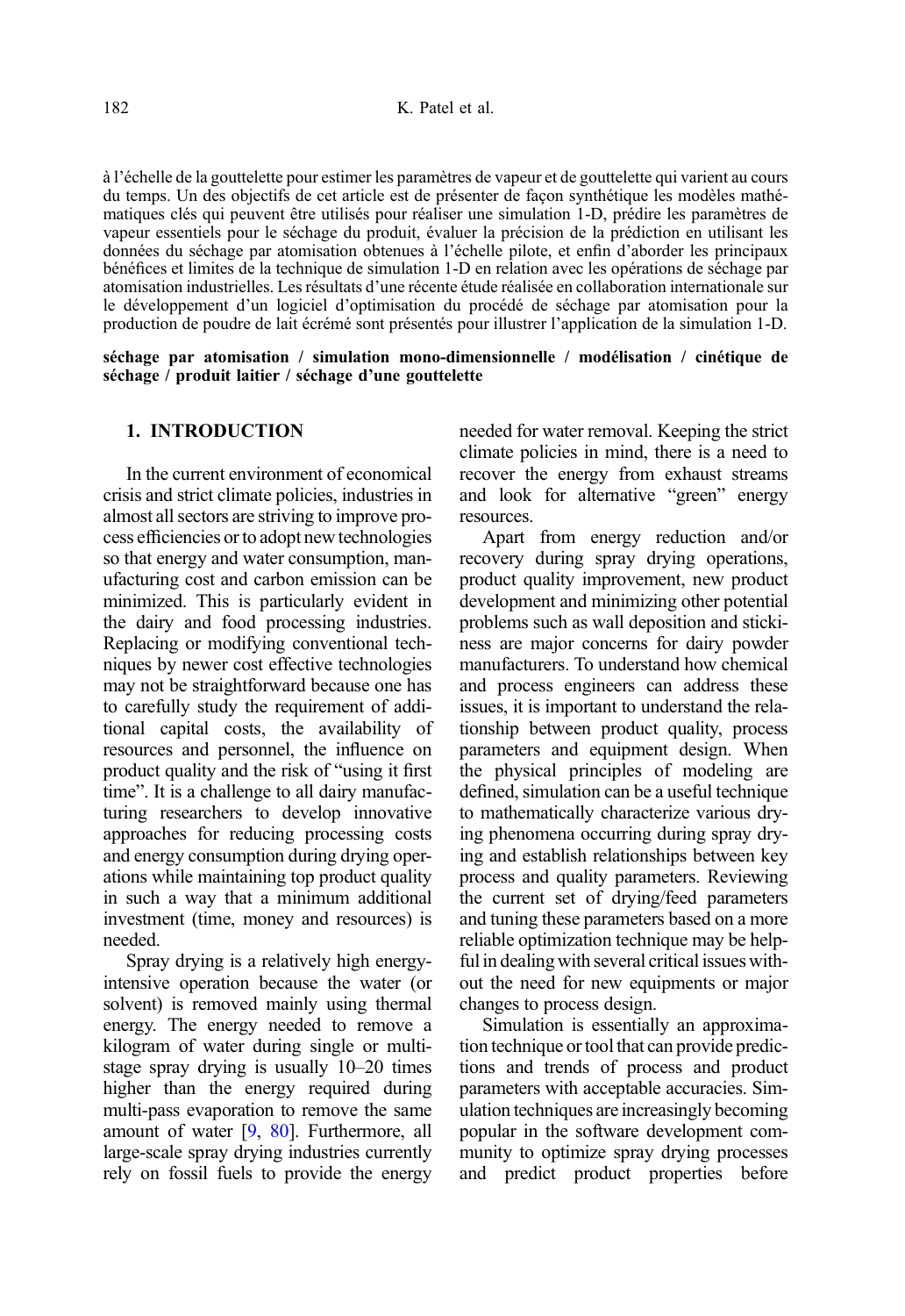conducting real spray drying trials. As a precaution it should be noted that simulation is not a unique "remedy" to all operational problems. The predictive power and the reliability of simulation techniques largely depend on the appropriateness of the mathematical models used and how well they are validated. A programmer should be aware of the extent of details required from simulation tools because this information is directly linked with the complexity of simulation programs and the time, resources and skills required. Different scales of mathematical analysis and a variety of process calculation tools can be employed depending on the type of information required from a simulation.

Simulation may be helpful to process engineers in following ways:

- Traditionally, optimization and generation of new process parameters and drying kinetic data were realized using experimental trials that were expensive and eventually risky. Simulation can greatly reduce the experimental trials required to study various drying phenomena and the associated trends upon changing process parameters. Drying processes can be pretested in this way using a set of appropriate mathematical models. Simulation thus helps in minimizing product testing time, resources, hazards, energy consumption and wastage. This can be considered a significant advantage.
- <sup>d</sup> Simulation can also provide early insights for equipment design and new processes development as well as for scale-up, scale-down, process and quality control and risk management during spray drying.
- Simulation permits the development of a process-product integrated approach that helps in studying process and product parameters together. Thus, it can be helpful in estimating energy consumption, process efficiencies, production costs and product quality sensitivity

to the changes in process and feed parameters.

• Simulation can be of a great benefit for training and education purposes at production sites, academic institutes and R&D centers.

## 2. SIMULATION OF SPRAY DRYING

A significant extent of research has been conducted to mathematically characterize various phenomena occurring during spray drying. Unfortunately a unique theoretical approach to characterize drying phenomena (e.g. drying kinetics, particle trajectories, and gas-flow pattern) and to design associated equipments does not exist [[59\]](#page-25-0). One of the reasons for this is the complexity of the spray drying process, which includes many aspects of transport phenomena, fluid mechanics, heat and mass transfer, reaction engineering, particle engineering as well as material science [\[15\]](#page-23-0). Mathematical analysis and simulation can become very complex when all these drying principles are considered together. Based on the complexity of mathematical analysis, simulation approaches may be classified as follows.

## 2.1. "Zero"-dimensional (coursescale) simulation approach

In this approach, the spray dryer is essentially considered as a "black box". Drying processes are simulated using overall heat and mass balance equations to predict gas temperature, gas humidity and product moisture content at the inlet or outlet of dryers [[10](#page-23-0)]. Drying chambers are mostly treated as well-mixed reactors [\[30,](#page-24-0) [95,](#page-26-0) [110](#page-27-0)]. Calculations for heat and mass balances over spay dryers and fluidized-bed dryers are usually done separately. The drying kinetics model is mostly not incorporated for this course-scale simulation approach.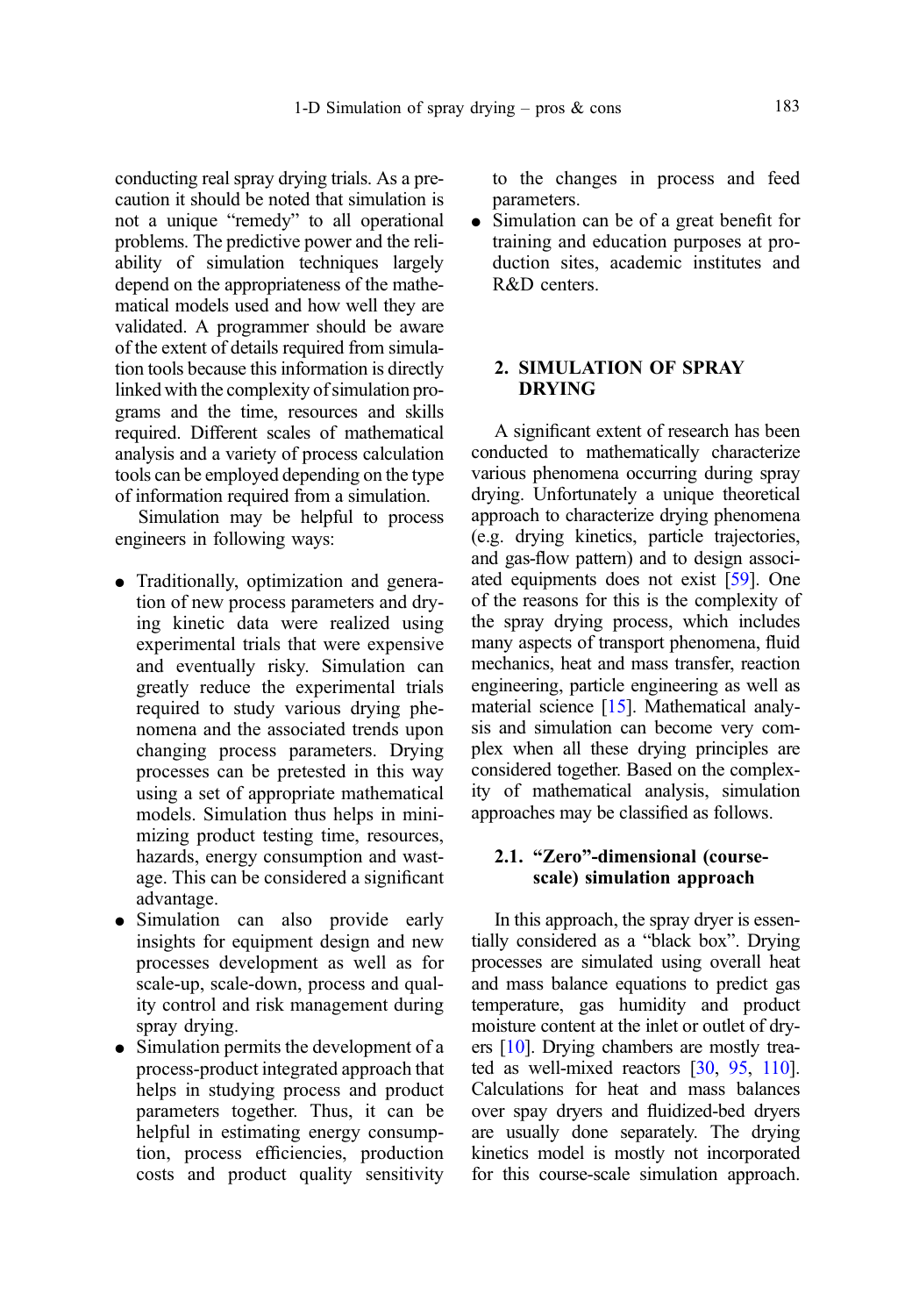This approach can provide "first-draft" information regarding gas and product conditions at the inlet and outlet of the drying chambers by simply using a scientific calculator or an Excel spreadsheet. Recently, Langrish [\[47\]](#page-25-0) illustrated how this coursescale approach can be used to estimate a product's sticky-point temperature at the outlet of the spray dryer in order to predict stickiness behavior of the powder.

## 2.2. "1-D" (finer-scale) simulation approach

In the 1-D simulation approach, mass, heat and momentum balances are performed at an individual droplet level by following drying time or dryer height [[72](#page-26-0), [73\]](#page-26-0). Drying kinetics is incorporated in this approach which allows predicting drying-rate profiles and identifying fast and slow drying-rate periods. It is usually considered that hot gas and droplets are moving in parallel within the drying chambers [[70](#page-25-0)]. This simulation approach is widely used to model product characteristics during spray drying where tall-form spray dryers were used [\[72](#page-26-0), [109,](#page-27-0) [110,](#page-27-0) [112](#page-27-0)]. A major advantage of the 1-D approach is the capability to evaluate the "average" behavior (temperature, moisture concentration and velocity profiles) of the powder and hot gas following drying time or dryer height integration. These profiles can assist in predicting various thermo-physical properties and quality parameters of the product throughout drying [\[73](#page-26-0)]. A relatively simple Excel spreadsheet is usually sufficient to build effective 1-D spray drying simulation software.

## 2.3. "2-D" and "3-D" (finest-scale) simulation approaches

Zero-D and 1-D simulation approaches cannot effectively reveal information on gas-flow patterns, time-dependent particle trajectories, atomizer performance, agglomeration, wall deposition and gas-particles residence time data. Such information is crucial for scale-up, scale-down and equipment design, and can be obtained using 2-D and 3-D simulation approaches. In these multiscale simulation approaches, the basic processes happening in the dryer are discretely classified with respect to space and time to apply the associated physical and chemical principles on individual droplets. Drying-rate profiles of these droplets can be predicted using appropriate drying kinetics models. Simple and effective lumped-parameter models (which do not provide internal temperature-moisture profiles within the droplets) are usually desired for 2-D and 3-D simulations due to their simplicity and speed during computation. Several publications have comprehensively reported how 2-D and 3-D simulation approaches using various CFD packages (e.g. Fluent and CFX) can be helpful to predict agglomeration behavior during spray drying [\[33,](#page-24-0) [49,](#page-25-0) [97](#page-27-0)], evaluate particle trajectories [\[11](#page-23-0)], design new drying chamber configurations and assess atomizer performance  $[11, 36-38]$  $[11, 36-38]$  $[11, 36-38]$  $[11, 36-38]$  $[11, 36-38]$  $[11, 36-38]$  $[11, 36-38]$  as well as to study gas distribution within drying chambers [[11](#page-23-0), [28,](#page-24-0) [33](#page-24-0), [34](#page-24-0), [45,](#page-25-0) [50](#page-25-0), [53](#page-25-0), [68,](#page-25-0) [93,](#page-26-0) [101](#page-27-0), [111](#page-27-0)]. The accuracy of prediction by finerscale approaches mainly depends on the selection of mass-heat-momentum conservation equations, the accuracy of turbulence models, the appropriateness of numerical methods used for solving equations and the quality of grid generation and algorithm development [[28,](#page-24-0) [47](#page-25-0), [50\]](#page-25-0). Recently, Langrish [[47](#page-25-0)] outlined important advantages and current challenges of 2-D and 3-D simulation approaches. In spite of their ability to provide fine details of drying processes, the use of 2-D and 3-D simulation approaches is not common in industrial control rooms (especially dairy and food processing industries) due to the high cost of computational package licenses, long simulation time (usually a few hours to several weeks or even months for large-scale spray dryers) and the requirement for programming experience and skilled personnel. CFD simulation of spray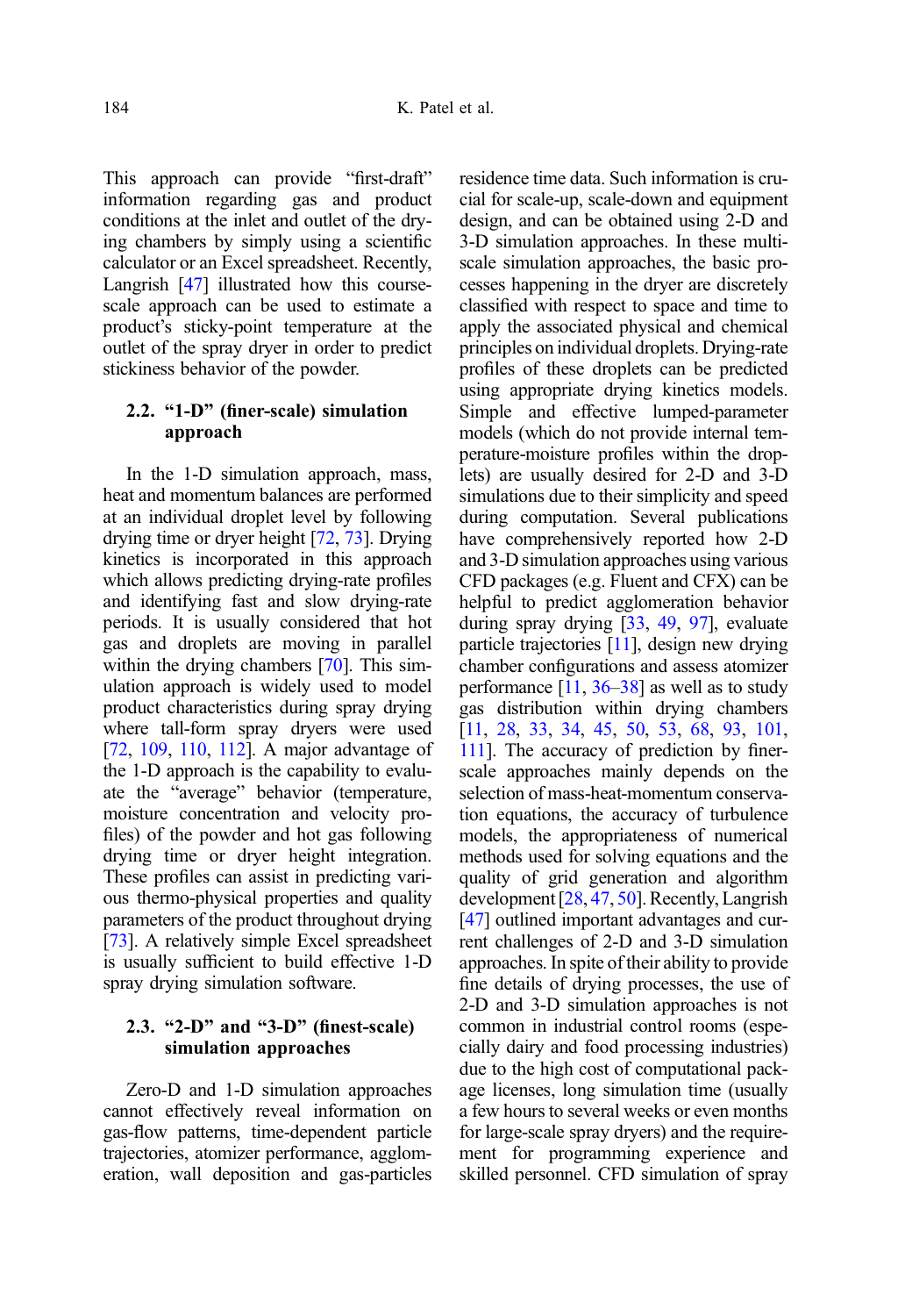drying processes is now becoming more popular and industrially feasible due to the availability of fast computation machines and new powerful CFD packages [\[38\]](#page-24-0).

In this paper, the main focus is on how the 1-D simulation approach can be helpful in optimizing industrial spray drying operations, the components that may be required to build an effective simulation tool and the important pros and cons of this 1-D approach.

#### 3. ONE-DIMENSIONAL SIMULATION

The 1-D simulation approach has previously been used to model spray drying operations due to its ability to predict a product's moisture, temperature and velocity profiles throughout drying [[30](#page-24-0), [31](#page-24-0), [48](#page-25-0), [66](#page-25-0), [70](#page-25-0), [72](#page-26-0), [73](#page-26-0), [109](#page-27-0), [112](#page-27-0)]. Three main components to formulate the 1-D simulation tool for modeling spray drying processes are (1) drying kinetics data from laboratory-scale experiments and drying kinetics model, (2) a set of appropriate mathematical equations, and (3) a process calculation tool (e.g. Excel and MATLAB).

## 3.1. Drying kinetics

Drying kinetics is a key element in predicting a material's drying behavior and product quality. Drying kinetics models allow for predicting fast and slow drying periods in the drying chamber. Due to increased resistances to heat-mass transfer during drying, the drying rate significantly slows down during the later drying period and will affect the overall drying time. Measurement of drying kinetics from laboratory-scale experiments and fitting of measured data with an appropriate drying kinetics model are important steps to perform mathematical modeling and simulation. The appropriateness of a drying kinetics model and the accuracy of laboratory drying kinetics data will have a direct influence on the accuracy of prediction by 1-D simulation tools.

## 3.1.1. Drying kinetics measurement

A simple approach for predicting the quality of dried powders is to understand (and accurately model) what a single droplet/particle actually experiences during its flight in the drying chambers regarding its temperature and moisture content, and how a single droplet/particle may respond to these changes [\[18\]](#page-24-0). Several laboratory-based techniques have been described in the literature to measure drying kinetics data for use in developing a drying kinetics model for spray drying. Four commonly used techniques are:

- 1. Suspended droplet drying: Suspended droplet drying is the most common technique used to obtain drying kinetics data [[2,](#page-23-0) [3](#page-23-0), [17,](#page-24-0) [27](#page-24-0), [55,](#page-25-0) [99\]](#page-27-0). This technique is also used to study volatile retention [\[62](#page-25-0)] and morphology changes [\[5](#page-23-0)] during spray drying. In this method, small  $(1-3$  mm), single droplets are suspended in a small drying chamber using a thin glass filament or similar means. Droplets are dried using hot air of constant temperature, velocity and humidity. Changes in the droplet's weight, temperature and diameter are recorded through independent experiments in order to determine a characteristic behavior of materials under drying conditions. This technique is popular due to its simplicity and also because both spray drying processes and suspended droplet drying techniques deal with spherical droplets.
- 2. Thin-layer drying: In this technique, materials are dried in a thin-layer (or slab) form in order to record changes in the sample's temperature, weight and thickness [\[6](#page-23-0), [19](#page-24-0), [20,](#page-24-0) [24,](#page-24-0) [58\]](#page-25-0). The effective area for heat-mass transfer is assumed to be constant when estimating drying flux. Experimental data are used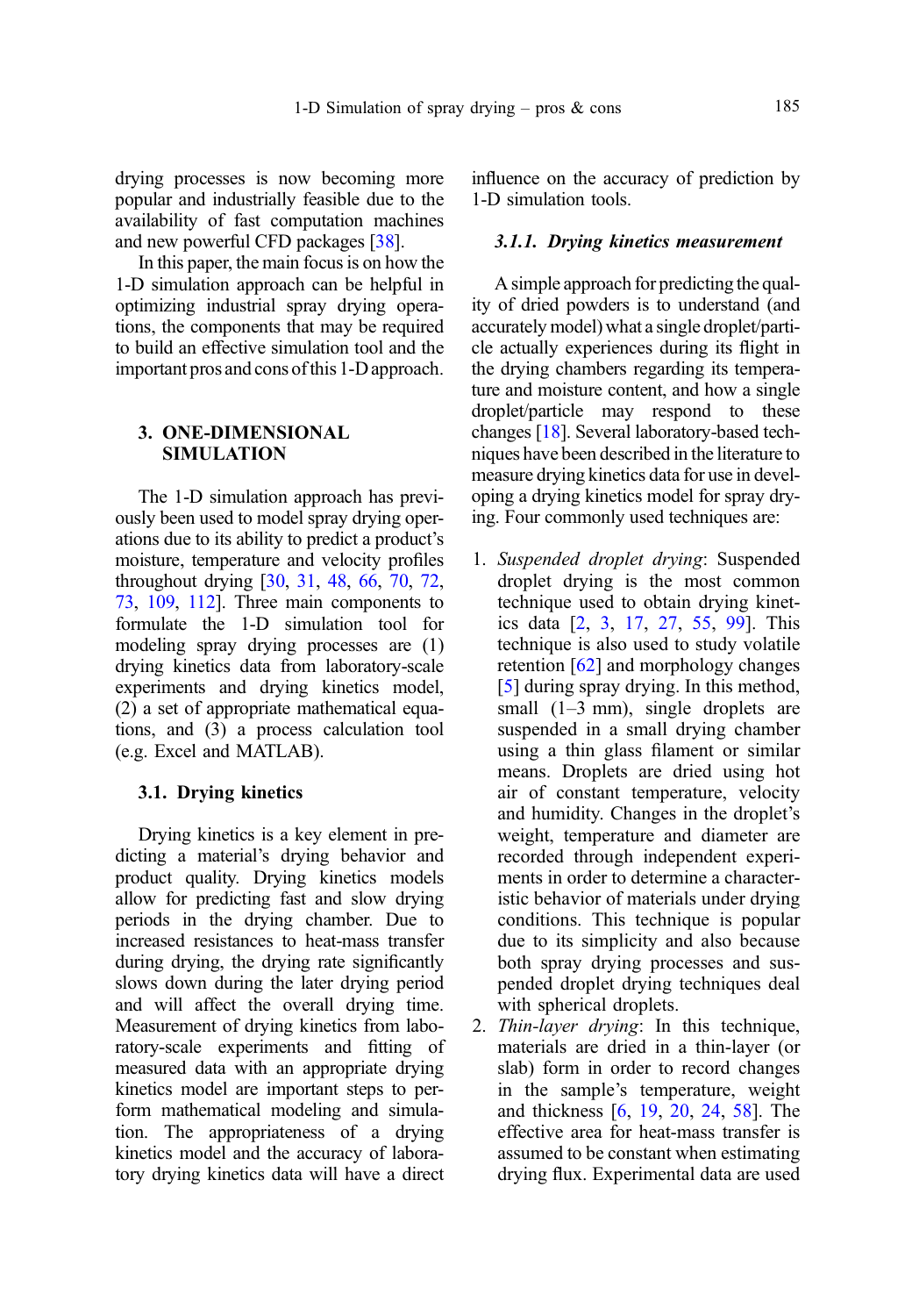to determine drying kinetics parameters or characteristic behavior of materials which can be used to model spray drying processes.

- 3. Droplet drying using acoustic levitation: In this method, single droplets are suspended using strong acoustic fields in an acoustic levitator. Changes in the droplet's temperature and diameter are measured using infrared thermal devices and digital camera/recorders, respectively [[32,](#page-24-0) [42](#page-24-0), [51,](#page-25-0) [85,](#page-26-0) [86](#page-26-0), [92,](#page-26-0) [103,](#page-27-0) [105](#page-27-0)–[108](#page-27-0)]. Moisture content profiles are estimated either from diameter profiles or often using a hygrometer to measure the outlet air humidity from the closed levitator. The role of internal water circulation within acoustically suspended droplets and the effects of acoustic fields on internal water diffusion and total evaporation have not yet been clearly described. Recently, GEA Niro developed a simulation tool (DRYNETICS™) by combining droplet drying data obtained from acoustic levitation experiments and a CFD package in order to assist in optimizing spray dryer performance.
- 4. Desorption method: Drying by desorption is another simple method to measure water availability or drying behavior of materials [[87,](#page-26-0) [88](#page-26-0)]. Liquid material is dried in the form of a thin disk using a small plastic cup that is placed in a closed container filled with zeolite (or other adsorbents) particles. This container is placed in the oven where liquid concentrates are dried at around 45 °C that is believed to be an approximate wet-bulb temperature for water evaporation in real spray dryers [[87\]](#page-26-0). The relative humidity profile in the container is continuously recorded using a sensor that is usually placed very close to the surface of liquid samples in the container. From the relative humidity profiles, moisture content profiles of the liquid samples can be

evaluated. Recently, Schuck et al. [\[87](#page-26-0)] developed and licensed a spray drying simulation software  $(SD2P^{\mathcal{B}})$  by combining the relative humidity profiles obtained by the desorption method and the overall heat-mass balances (using a "black box" approach) in order to optimize drying conditions for largescale spray dryers.

## 3.1.2. Drying kinetics approaches

Once drying kinetics data are measured from laboratory-based experiments, these measured data are correlated with an appropriate drying kinetics approach to formulate a model and predict a time-dependent "average" drying flux. The appropriateness and accuracy of the drying kinetics model will affect the accuracy of prediction for a product's behavior, quality parameters and stickiness data [\[17,](#page-24-0) [73,](#page-26-0) [76](#page-26-0)]. In the literature, several drying kinetics approaches have been proposed for the modeling of spray drying processes. Each approach is formulated based on various simplifications and has its own advantages and drawbacks. The ease of usage, appropriateness and accuracy should be considered for selecting a right approach for particular applications. Four main types of drying kinetics approaches have been commonly used in the literature:

- 1. Reaction engineering approach (REA)
- 2. Characteristic drying curves (CDC) approach
- 3. Internal moisture diffusion-based approaches
- 4. Receding interface (or moving boundary) approaches.

The CDC and REA are lumped-parameter approaches and predict "average" behavior of products under drying conditions. The CDC and REA have been widely used in the literature to model droplet drying processes as well as large-scale spray drying processes, because both these approaches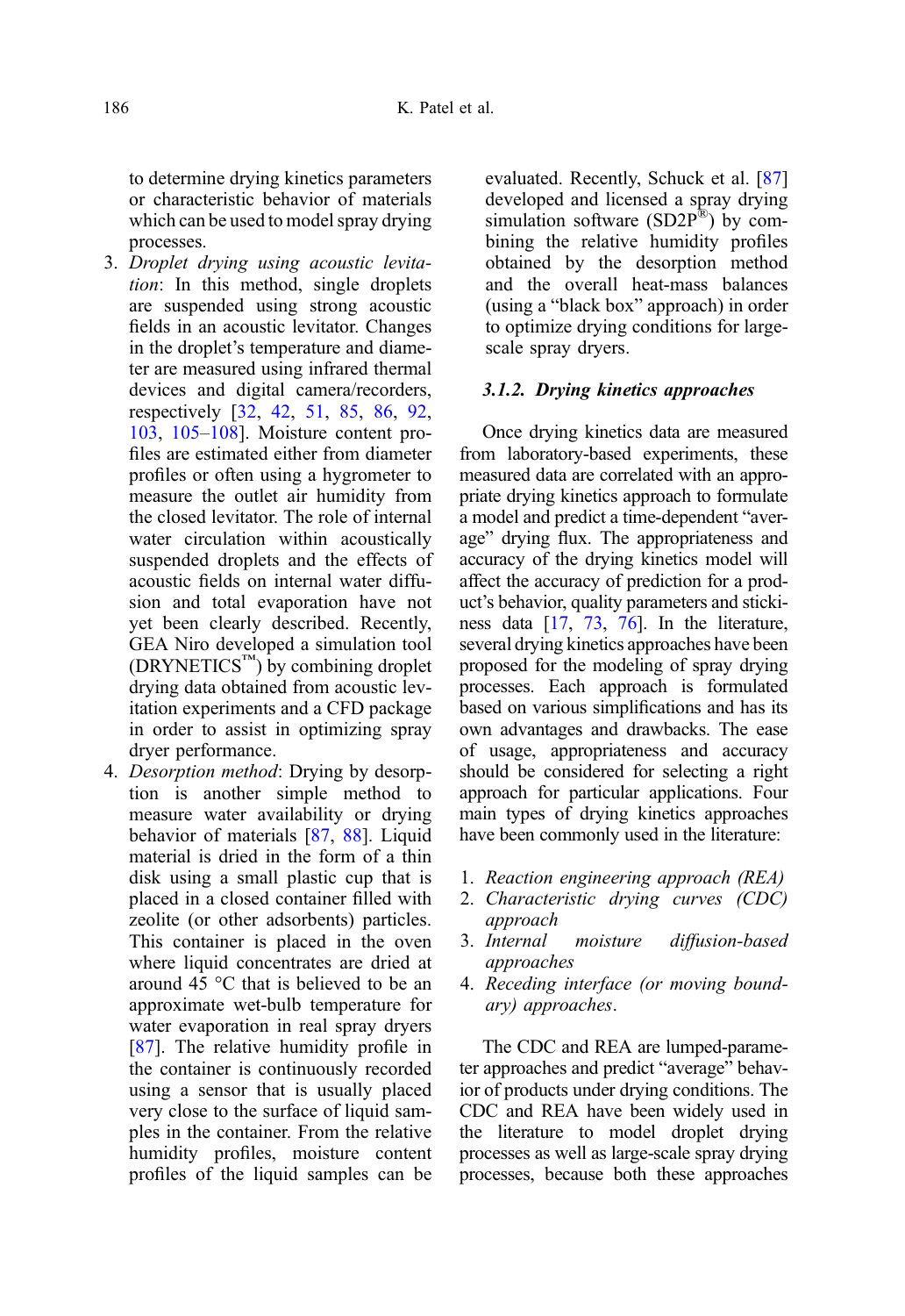<span id="page-6-0"></span>are fairly simple to use and hold physical meanings of the drying process. The REA has been reported to be more accurate by various studies [[17](#page-24-0), [73\]](#page-26-0). Patel and Chen [[73](#page-26-0)] effectively used the REA and CDC approaches to predict and compare product quality parameters during spray drying using a spreadsheet-based 1-D simulation tool. The REA and CDC approaches have also been successfully incorporated into CFD simulations to study spray drying phenomena [\[35,](#page-24-0) [41](#page-24-0), [100](#page-27-0), [102\]](#page-27-0). Recently, Jin and Chen [\[41\]](#page-24-0) used the REA in CFD modeling to simulate an industrial-scale spray dryer for studying gas-flow patterns, particle trajectories, gas-particles residence time data and temperature and moisture content profiles of powders. They found the REA to be effective and simple to use because it does not require the modeling for constant and falling drying-rate periods separately unlike the CDC approach.

Diffusion-based [[1,](#page-23-0) [2](#page-23-0), [25](#page-24-0)–[27,](#page-24-0) [44,](#page-25-0) [60](#page-25-0), [61](#page-25-0), [83](#page-26-0)] and receding interface-based [\[22,](#page-24-0) [23](#page-24-0), [46](#page-25-0), [63](#page-25-0), [64](#page-25-0), [84](#page-26-0)] drying kinetics approaches deal with spatial moisture and/or temperature distribution within droplets, and may be useful to predict surface morphology. The latter drying kinetics approaches require solving a set of partial differential equations using appropriate numerical methods; therefore, further complexity is involved when these models are incorporated into simulation tools. Moreover, a careful measurement of moisture diffusivity from laboratory-scale experiments is required to use these diffusion-based and receding interface-based drying kinetics approaches [\[16,](#page-23-0) [52](#page-25-0), [81](#page-26-0), [113](#page-27-0)]. Evaluating and modeling the moisture diffusivity through laboratory-scale experiments is difficult and time-consuming [\[4](#page-23-0), [14,](#page-23-0) [52,](#page-25-0) [81](#page-26-0)].

An example is provided in this study to show how the REA model can be used in conjunction with laboratory-scale and pilot-scale experimental data to develop a 1-D simulation tool for predicting the drying behavior of skim milk.

## 3.1.3. REA

The REA is a relatively new approach, first introduced by Chen and Xie [\[20\]](#page-24-0) and modified by Chen and Lin [[17](#page-24-0)] based on careful experimentation on the drying of milk droplets. The REA has successfully been used to conduct dryer-wide simulations for large-scale spray dryers [\[73](#page-26-0)–[75](#page-26-0)]. In these studies, the REA appeared to be simple, effective and sensitive to the majority of the drying parameters. In the original model proposed by Chen and Lin [[17](#page-24-0)], the effect of initial moisture content was not taken into account while evaluating the liquid concentrate's relative activation energy, an important parameter of the REA. In other words, a single "fingerprint" was used to model liquid concentrates of all initial moisture concentrations. This led to the overestimation of the relative activation energy profiles (or underestimation of drying flux profiles) for liquid materials of low initial moisture concentrations. Recently, Patel et al. [[79](#page-26-0)] modified the approach by considering the effect of initial moisture contents which provided an individual relative activation energy profile for liquid concentrates of each initial moisture content. This modified REA model was found more accurate when simulating the drying of sugar droplets in the work of Patel et al. [\[79](#page-26-0)].

In the case study provided in this paper, the modified REA was incorporated into the 1-D simulation tool to deliver the predictions of important feed/gas profiles. When using the REA, the rate of water evaporation or drying flux can be estimated using the following equation  $[17, 79]$  $[17, 79]$  $[17, 79]$  $[17, 79]$ :

$$
-\frac{dm_w}{dt} = -m_s \frac{d\bar{X}}{dt}
$$
  
=  $h_m A_p \left[ \rho_{v, sat} \exp\left(-\frac{\Delta E_v}{R_g T_p}\right) - \rho_{v, b} \right],$   
(1)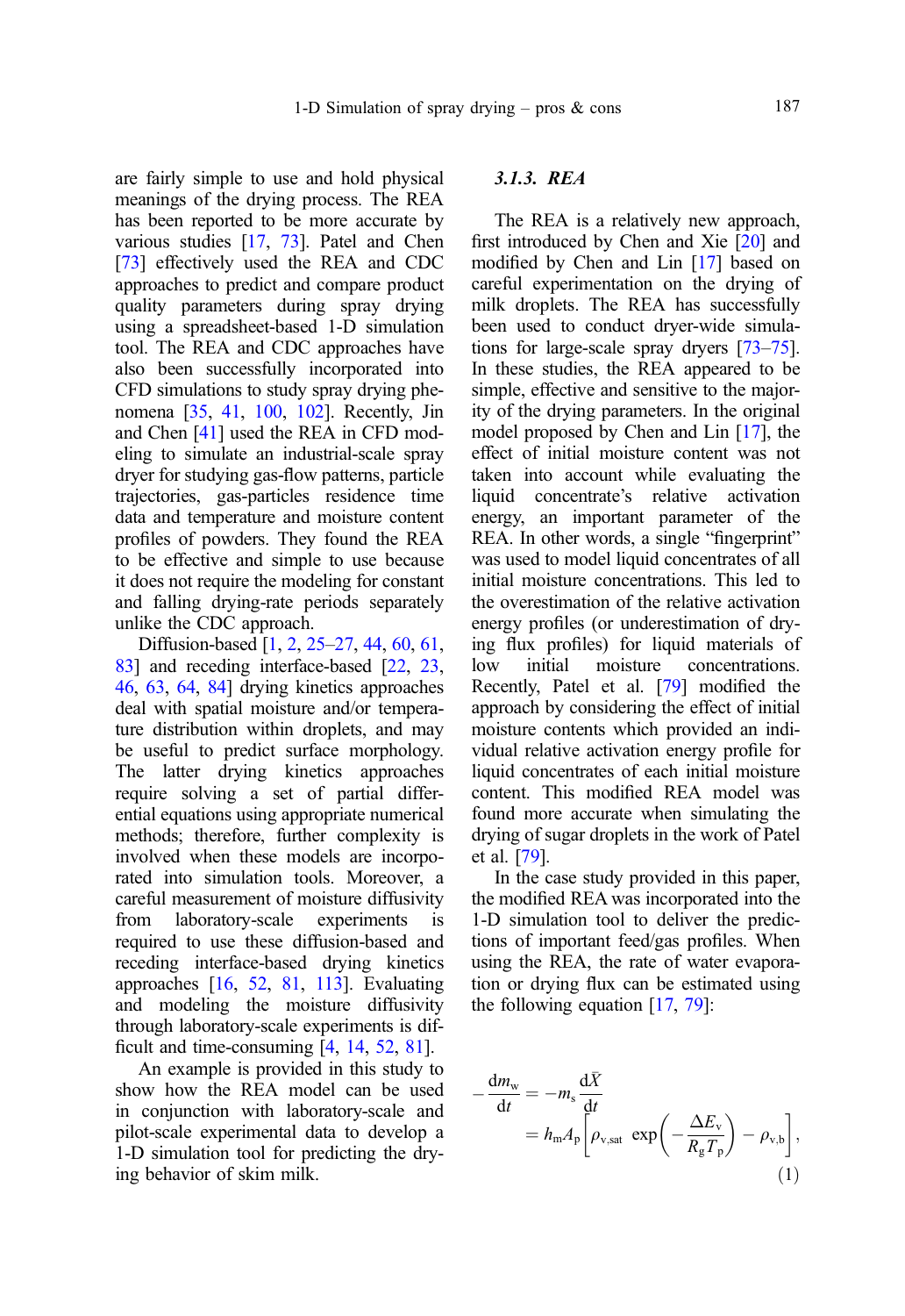where  $m_w$  (kg) and  $m_s$  (kg) are the weights of water and solids in the droplet,  $\bar{X}$ (kg·kg<sup>-1</sup>, dry basis) is the droplet's average moisture content,  $\rho_{v, \text{sat}}$  (kg·m<sup>-3</sup>) is the saturated vapor concentration corresponding to average droplet temperature  $(T_n)$ ,  $\rho_{v,b}$  (kg·m<sup>-3</sup>) is the vapor concentration of bulk drying gas,  $h_m$  (m·s<sup>-1</sup>) is the average mass-transfer coefficient,  $A_{\rm p}$  (m<sup>2</sup>) is the droplet's surface area and  $\Delta E_{\rm v}$  $(J \cdot kg^{-1})$  is the apparent activation energy.

The first term on the right-hand side of [equation \(1\)](#page-6-0)  $(\rho_{v, sat}$  terms) is the zero-order drying "reaction" that is the activation process. The second term on the right  $(\rho_{\rm vb}$ terms) is the first-order wetting "reaction". Thus, the rate of moisture removal was seen as a competitive process between drying and wetting reactions. The apparent activation energy parameter  $(\Delta E_{v})$  was normalized using an "equilibrium" or "maximum" activation energy  $(\Delta E_{\rm vb})$  to define a new dimensionless parameter called "relative activation energy"  $(\Delta E_{\rm v}/\Delta E_{\rm v,b})$ [\[71](#page-25-0), [79](#page-26-0)].

An exponential term in [equation \(1\)](#page-6-0) is water activity at the droplet's surface and it was correlated with the droplet's average moisture content  $[17, 20]$  $[17, 20]$  $[17, 20]$ . A similar drying kinetics approach was adopted by Bernard et al. [\[7](#page-23-0)] who correlated the surface water activity with the droplet's average moisture content using an Oswin-type empirical equation unlike the REA's relative activation energy function. The relative activation energy was in fact viewed as a difficulty in removing water from the product [\[79\]](#page-26-0). When the droplet surface is saturated with free water (i.e.  $X$  is high), the relative activation energy and hence the difficulty in removing the free moisture is expected to be very small (close to zero). The relative activation energy gradually increases when the droplet's moisture content is reduced during drying. At the zero free moisture content (i.e.  $\bar{X} = X_{\rm b}$ ),  $\Delta E_{\rm v}/\Delta E_{\rm vb}$  is expected to be unity.

Before simulating the spray drying process, it is essential to know the material's relative activation energy profiles that correlate relative activation energy with the product's average moisture content  $(\bar{X} - X_b)$ and thus allow estimating the average drying flux as a function of drying time. This relative activation energy profile was considered as a characteristic behavior (or fingerprint) of individual materials. The relative activation energy is mainly influenced by the composition of materials and the initial moisture contents [\[79\]](#page-26-0). The relative activation energy profiles for skim milk concentrates of different initial moisture contents are shown in [Figure 1.](#page-8-0) For skim milk having 20 and 30 wt% (all dry basis) initial solids contents, the relative activation energy profiles were evaluated using weight loss and temperature data directly from the experimental work and [equations \(1\)](#page-6-0) and  $(2)$  [[17](#page-24-0), [77](#page-26-0)], while for 40 wt% and higher solid concentrations these profiles were approximated using a method shown by Patel et al. [[79](#page-26-0)]. A comparison of these relative activation energy curves in [Figure 1](#page-8-0) provides an insight for using an appropriate fingerprint. Mathematical equations describing the relative activation energy for 20, 30, 40, and 50 wt% (all dry basis) skim milk droplets are reported in [Table I](#page-9-0). The parameter  $\Delta E_{v,b}$  can be calculated using the relative humidity  $(\rho_{v,b}/\rho_{v,sat})$  and temperature  $(T<sub>b</sub>)$  of hot air

$$
\Delta E_{\rm v,b} = -R_{\rm g} T_{\rm b} \ln \left( \frac{\rho_{\rm v,b}}{\rho_{\rm v,sat}} \right). \tag{2}
$$

Mass-transfer coefficient  $(h<sub>m</sub>)$  in [equa](#page-6-0)[tion \(1\)](#page-6-0) can be estimated using the following equations:

$$
Sh = \frac{h_{\rm m}d_{\rm p}}{D_{\rm v}} = 2 + 0.6 \, Re^{1/2} Sc^{1/3},\qquad(3)
$$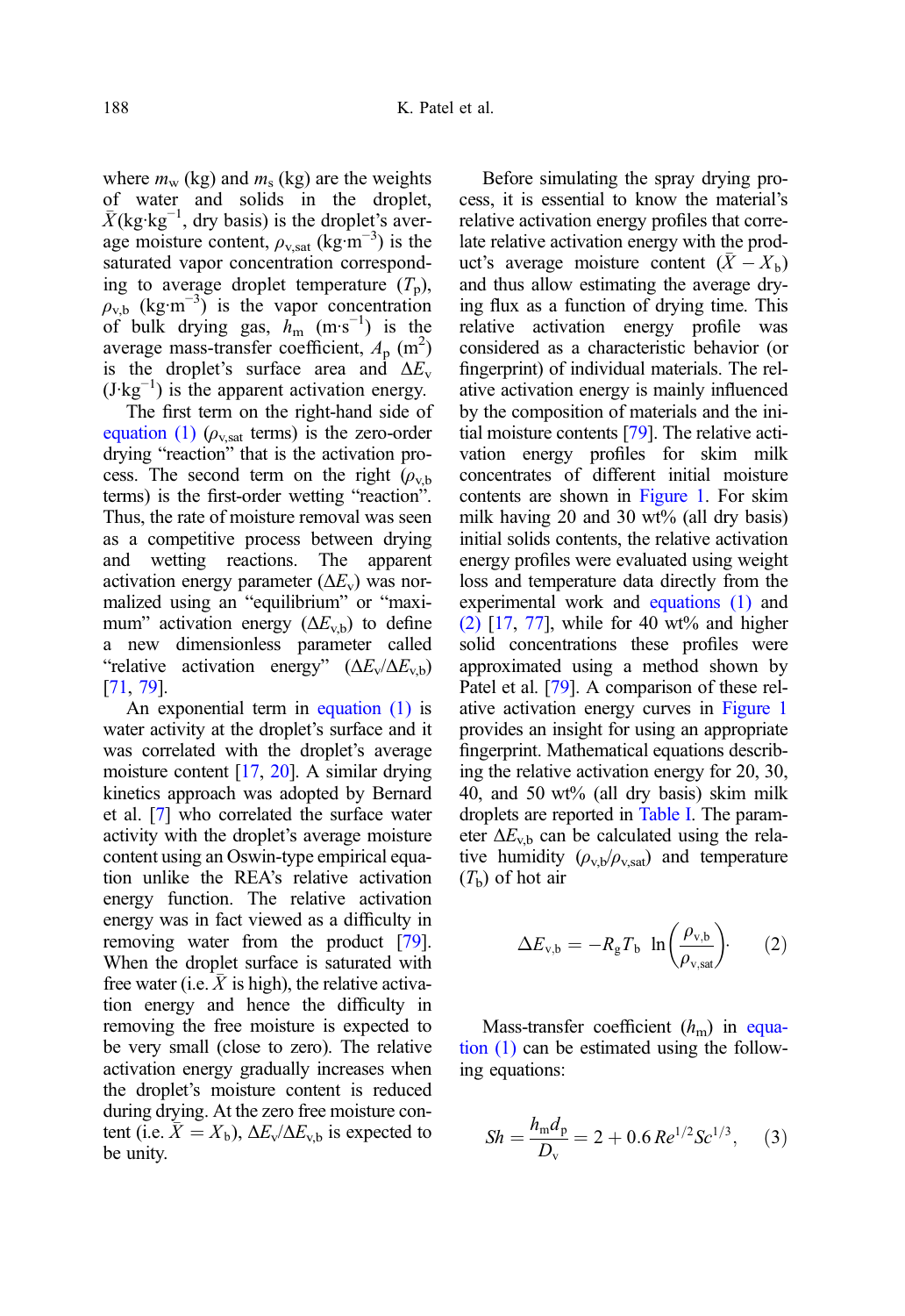<span id="page-8-0"></span>

Figure 1. Relative activation energy profiles to be used in the REA for the drying of skim milk of 20, 30, 40, 50, 55 and 60 (all wt%, dry basis) initial solids contents.

$$
Re = \frac{d_{\rm p}|v_{\rm p} - v_{\rm b}|\rho_{\rm b}}{\mu_{\rm b}},\tag{4}
$$

$$
Sc = \frac{\mu_b}{\rho_b D_v},\tag{5}
$$

where Sh is the Sherwood number,  $d_p$  (m) is the droplet's diameter,  $D_v$  (m<sup>2</sup>·s<sup>-1</sup>) is the air-moisture diffusivity, Re is the Reynolds number, Sc is the Schmidt number,  $\rho_h$ (kg·m<sup>-3</sup>) and  $\mu_b$  (Pa·s) are the density and viscosity of bulk gas, respectively, and  $v_p$  and  $v_b$  are the velocities of the droplet and bulk gas, respectively. Correlations to estimate various thermo-physical properties are listed in Appendix I.

#### 3.2. Mathematical equations

## 3.2.1. Heat balance

The temperature profile of a product can be evaluated using the following heat-transfer model:

$$
\frac{dT_{\rm p}}{dt} = \frac{hA_{\rm p}(T_{\rm b} - T_{\rm p}) + \Delta H_{\rm L}m_{\rm s}\frac{d\bar{X}}{dt}}{m_{\rm w}C_{\rm p,w} + m_{\rm s}C_{\rm p,s}},
$$
 (6)

where  $h$  (W·m<sup>-2</sup>·K<sup>-1</sup>) is the convective heat-transfer coefficient,  $\Delta H_L$  (J·kg<sup>-1</sup>) is the latent heat of vaporization, and  $C_{p,w}$ and  $C_{p,s}$  (J·kg<sup>-1</sup>·K<sup>-1</sup>) are the specific heat capacities of water and solids, respectively. The heat-transfer coefficient, h, can be estimated from the following Ranz-Marshall correlation:

$$
Nu = \frac{hd_p}{k_b} = 2 + 0.6 \, Re^{1/2} Pr^{1/3},\qquad(7)
$$

where *Pr* is the Prandtl number that can be calculated from  $C \cdot u$ 

$$
Pr = \frac{C_{p,b}\mu_b}{k_b}.
$$
 (8)

Temperature gradients across the droplet can be assessed using a method proposed by Patel and Chen [[77](#page-26-0)]. If the temperature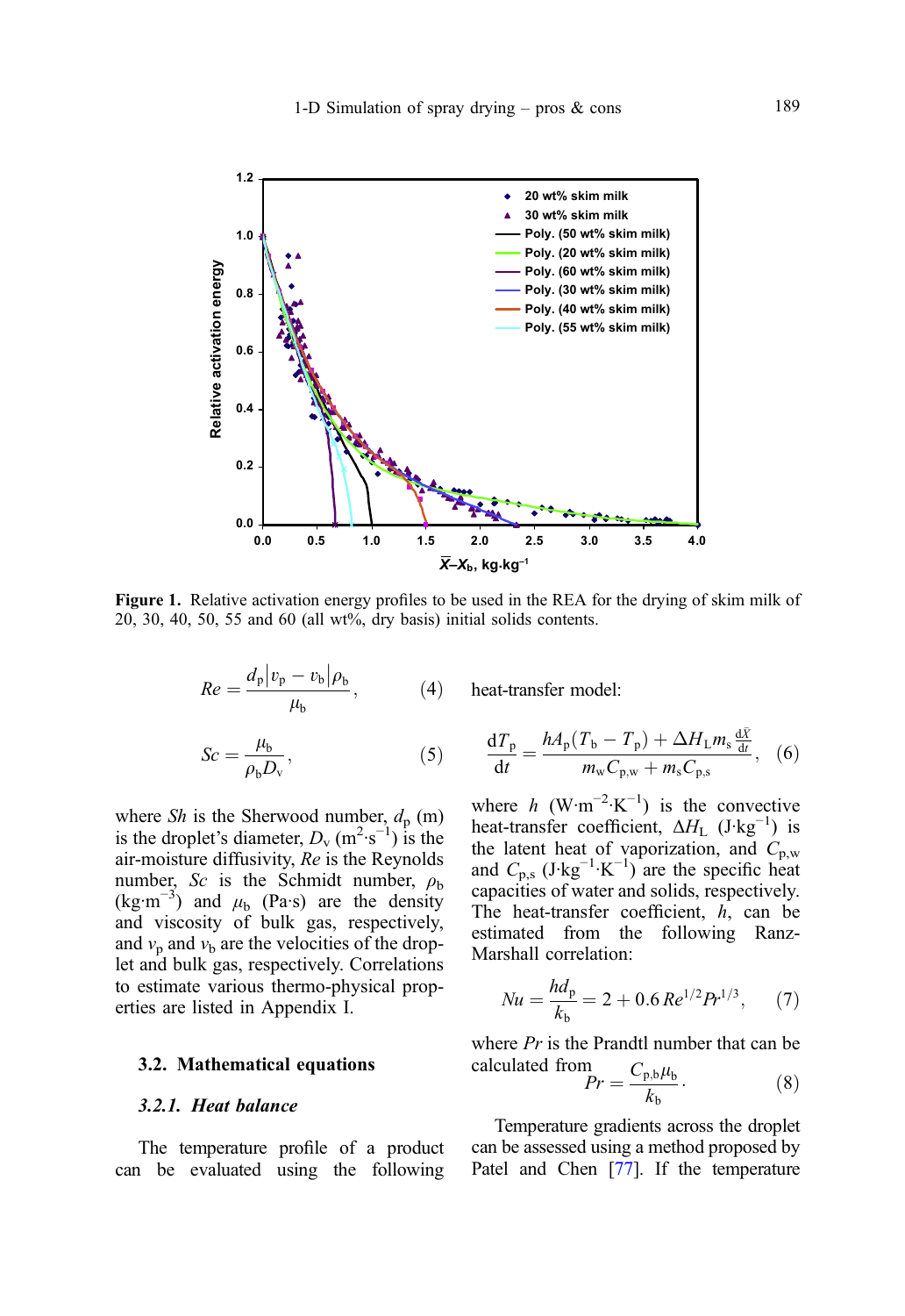| Milk solids $(wt\%)$ | Relative activation energy correlations                                                                                                            |
|----------------------|----------------------------------------------------------------------------------------------------------------------------------------------------|
| 20                   | $\frac{\Delta E_{\rm v}}{\Delta E_{\rm v,b}} = -6.47438 \times 10^{-03} (\bar{X} - X_{\rm b})^5 + 8.86858 \times 10^{-02} (\bar{X} - X_{\rm b})^4$ |
|                      | $-0.471097(\bar{X}-X_{\rm b})^3+1.22317(\bar{X}-X_{\rm b})^2$                                                                                      |
|                      | $-1.62539(\bar{X}-X_{\rm b})+1.0092$                                                                                                               |
| 30                   | $\frac{\Delta E_{\rm v}}{\Delta E_{\rm v,b}} = 3.0318 \times 10^{-02} (\bar{X} - X_{\rm b})^4 - 0.26637 (\bar{X} - X_{\rm b})^3$                   |
|                      | $+0.85762(\bar{X}-X_{\rm b})^2$                                                                                                                    |
|                      | $-1.3635(\bar{X}-X_{\rm b})+0.99609$                                                                                                               |
| 40                   | $\frac{\Delta E_{\rm v}}{\Delta E_{\rm v}} = 0.99754 - 1.28962(X - X_{\rm b}) - 0.00958(X - X_{\rm b})^2$                                          |
|                      | $+2.80140(X-X_h)^3$                                                                                                                                |
|                      | $-4.66273(X-X_{\rm b})^4+3.26131(\bar{X}-X_{\rm b})^5$                                                                                             |
|                      | $-0.84689(\bar{X}-X_{h})^{6}$                                                                                                                      |
| 50                   | $\frac{\Delta E_{v}}{\Delta E_{v,b}} = 1.0063 - 1.5828(X - X_{b}) + 3.3561(X - X_{b})^{2}$                                                         |
|                      | $-9.389(X-X_h)^3$                                                                                                                                  |

 $+ 12.22(X - X_{\rm b})^4 - 5.5924(X - X_{\rm b})^5$ 

<span id="page-9-0"></span>Table I. Relative activation energy correlations for the air drying of skim milk.

gradients are small or exist only for a short drying period, the assumption of uniform temperature can be used when estimating the droplet's average temperature profiles using [equation \(6\)](#page-8-0) [\[77,](#page-26-0) [78](#page-26-0)].

The temperature profile of hot gas can be evaluated using the following heat balance [\[71](#page-25-0)]:

Heat in  $=$  Heat out  $+$  Heat gained by droplets - Heat gained by gas through vapor transfer  $+$  Heat loss

$$
\dot{V}\rho_{\rm b}H_{\rm b} = \left[\dot{V}\rho_{\rm b}(H_{\rm b} + dH_{\rm b})\right] \n+ \left[hA_{\rm p}(T_{\rm b} - T_{\rm p})\theta dt\right] \n- \left[\frac{dm_{\rm w}}{dt}\left\{\Delta H_{\rm L} + C_{\rm p,v}(T_{\rm b} - T_{\rm p})\right\}\theta dt\right] \n+ \left[U(\pi D_{\rm e}dl)(T_{\rm b} - T_{\infty})\right],
$$
\n(9)

where  $\dot{V} (m^3 \cdot s^{-1})$  is the volumetric gas-flow rate,  $H_{\rm b}$  (J·kg<sup>-1</sup>) is the enthalpy of gas, U  $(W \cdot m^{-2} \cdot K^{-1})$  is the overall heat-transfer coefficient for heat loss,  $D_e$  (m) is the effective dryer diameter (the arithmetic average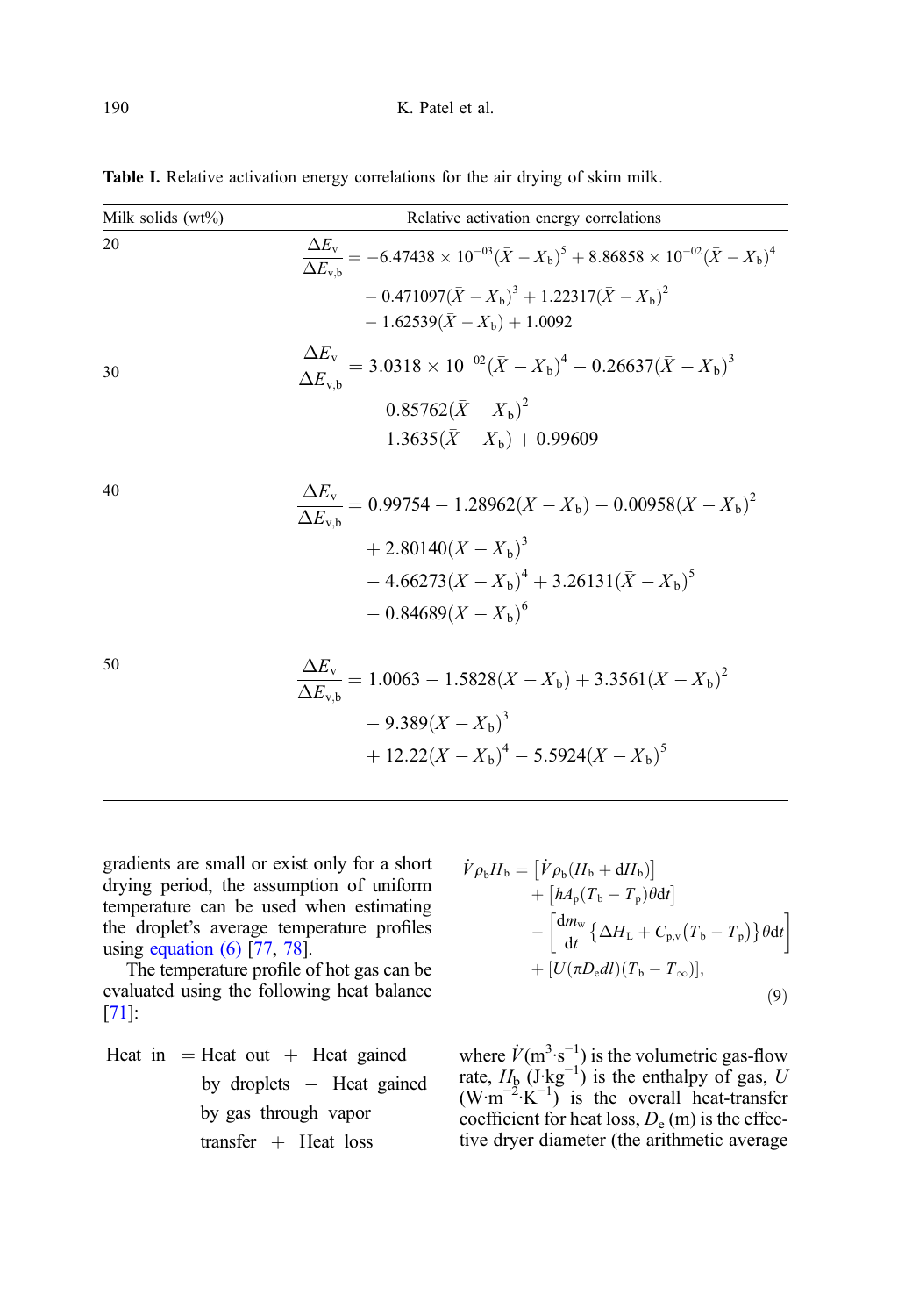of inner and outer diameters) and  $T_{\infty}$  (K) is the room temperature. The enthalpy of hot air  $(H<sub>b</sub>)$  can be estimated using [[59\]](#page-25-0)

$$
H_{\rm b} = C_{\rm p,b} T_{\rm b} + \Delta H_{\rm L} Y, \qquad (10)
$$

where  $C_{p,b}$   $(J \cdot kg^{-1} \cdot K^{-1})$  and Y  $(kg \cdot kg^{-1})$ , dry basis) are the specific heat capacity and absolute humidity of hot air. The specific heat of humid air can be estimated using the following equation:

$$
C_{p,b} = C_{p, \text{dry air}} + Y C_{p,v}.
$$
 (11)

Using equations  $(9-11)$ , the following heat-balance model can be derived to evaluate the air temperature profiles within the dryer:

$$
\dot{V}\rho_{\rm b}C_{\rm p,b}\frac{dT_{\rm b}}{dl} = \frac{\theta}{v_{\rm p}} \left[ \frac{dm_{\rm w}}{dt} \left\{ \Delta H_{\rm L} \right.\n+ C_{\rm p,v} (T_{\rm b} - T_{\rm p}) \right\} - hA_{\rm p} (T_{\rm b} - T_{\rm p}) \right]\n- \dot{V}\rho_{\rm b} (\Delta H_{\rm L} + C_{\rm p,v} T_{\rm b}) \frac{dY}{dl}\n- \left[ U(\pi D_{\rm e}) (T_{\rm b} - T_{\infty}) \right].
$$
\n(12)

#### 3.2.2. Mass balance

Similar to heat balance, the following mass balance equation can be used to evaluate the absolute gas humidity profile inside the drying chamber:

$$
\frac{\mathrm{d}Y}{\mathrm{d}l} = -\frac{\theta}{\dot{V}\rho_{\rm b}v_{\rm p}}\frac{\mathrm{d}m_{\rm w}}{\mathrm{d}t},\qquad(13)
$$

where  $l$  (m) is the dryer's axial height. The water evaporation rate  $dm<sub>w</sub>/dt$  can be calculated from [equation \(1\).](#page-6-0)

#### 3.2.3. Momentum balance

The axial velocity profile of droplets/particles can be estimated using the following momentum balance equation:

$$
\frac{d\nu_{\rm p}}{dt} = \left[ \left( \frac{\rho_{\rm p} - \rho_{\rm b}}{\rho_{\rm p}} \right) g - \left\{ \frac{0.75 C_{\rm D} \rho_{\rm b}}{d_{\rm p} v_{\rm p}} (v_{\rm p} - v_{\rm b})^2 \right\} \right],
$$
\n(14)

where  $C_D$  is the drag coefficient. For  $0.5 < Re \le 1000$ ,  $C_D$  can be estimated from the following empirical correlation [[21\]](#page-24-0):

$$
C_{\rm D} = \frac{24}{Re} \left( 1 + 0.15 \, Re^{0.687} \right). \tag{15}
$$

It is often important to estimate the initial velocity of the droplet to use as an input parameter to the simulation tool. For a pressure nozzle, the initial droplet velocity can be calculated by the following equation [[59\]](#page-25-0):

$$
v_{\rm p,0} = \frac{D_{\rm C}^2 \dot{V}}{2D_{\rm O}bA_{\rm C}},\qquad(16)
$$

where  $D_{\rm C}$  (m) is the inlet channel (pipe) diameter (internal),  $A_C$  (m<sup>2</sup>) is the channel surface area,  $\dot{V} (m^3 \cdot s^{-1})$  is the volumetricflow rate of liquid concentrate,  $D<sub>O</sub>$  (m) is the orifice diameter and  $b$  (m) is the liquid jet thickness at the orifice.

#### 3.2.4. Shrinkage model

Modeling of a drying process requires a shrinkage model to estimate the change in the droplet's diameter because the evaporation of water from the droplets makes them shrink. This shrinkage effect has a direct influence on the physical quality of the end products [\[43,](#page-24-0) [75\]](#page-26-0). Different models such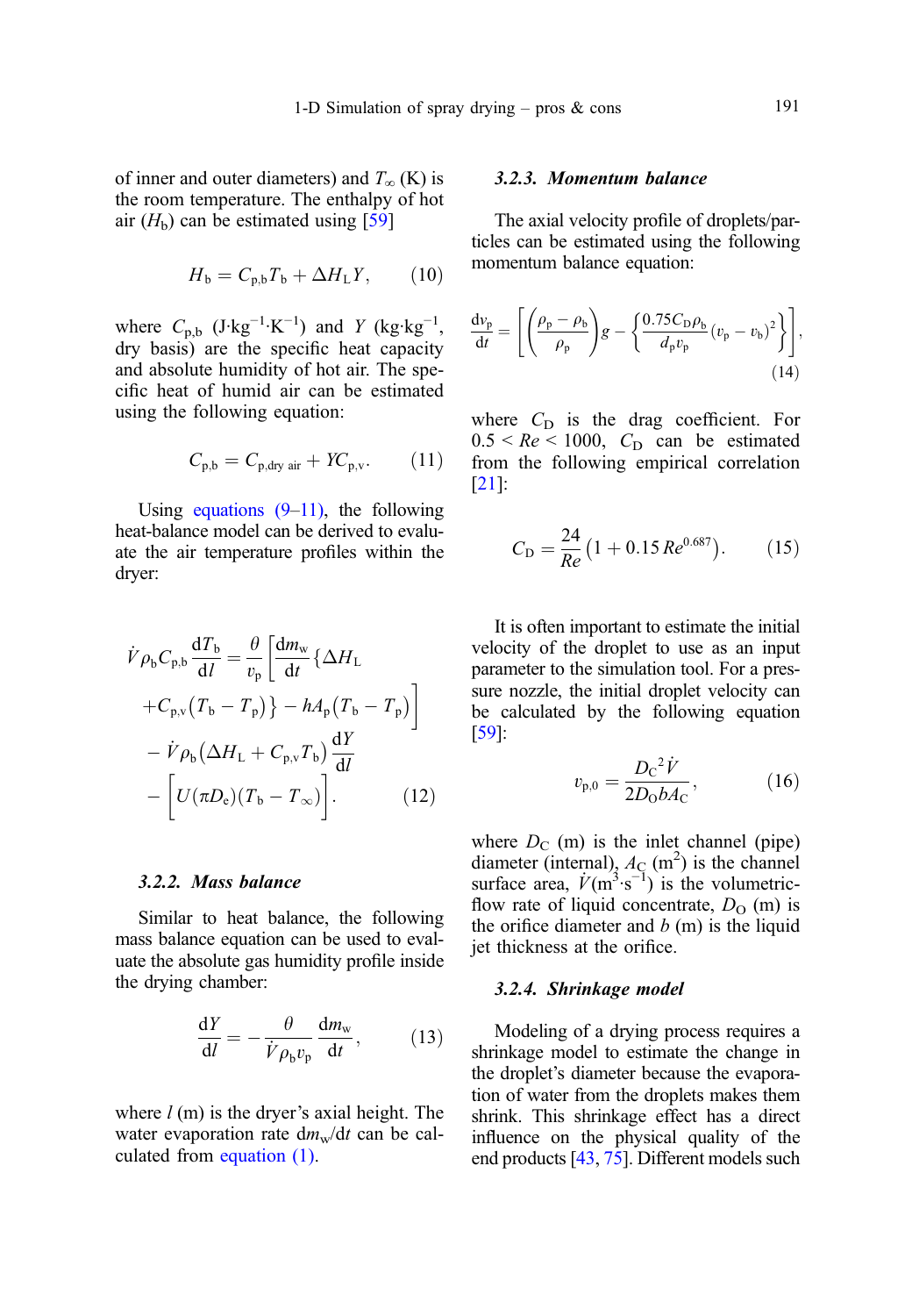as a perfect (or ideal) shrinkage model, a receding interface model and empirical (linear or non-linear) shrinkage models were reported in the literature to estimate the transient change in the diameter during drying [\[46](#page-25-0), [54,](#page-25-0) [82](#page-26-0), [89,](#page-26-0) [91](#page-26-0), [98,](#page-27-0) [104](#page-27-0)]. Receding interface models assume that the droplets shrink only during the constant drying-rate period [\[46](#page-25-0)]. The formation of a solid crust during the falling-rate period is likely to restrict a shrinkage behavior. The perfect shrinkage and empirical models have widely been used in the literature because they are straightforward to incorporate into 1-D simulation tools. Selection of a shrinkage model should be based on how well these models are validated for specific materials under given drying conditions.

The perfect (ideal) shrinkage model, which is the simplest and possibly the most frequently used approach, assumes that the change in droplet diameter is proportional to the quantity of water removed from the droplets during drying [\[70\]](#page-25-0). Empirical models have also been used since they appear to provide higher accuracy in many studies [\[54](#page-25-0)–[56\]](#page-25-0). For instance, Lin and Chen [54] used the following linear empirical model to estimate the change in diameter during the drying of skim milk droplets:

$$
\frac{d_{\rm p}}{d_{\rm p,0}} = \beta + (1 - \beta) \frac{\bar{X}}{X_0},\qquad(17)
$$

where parameter  $\beta$  is the empirical coefficient that is reported to be 0.59 and 0.69 for 20 and 30 wt% skim milk droplets [[54\]](#page-25-0). Since the accurate values of  $\beta$  for the drying of higher initial solids concentrations skim milk are not yet reported, the ideal shrinkage model was used for simulation runs in this study.

The initial "representative" droplet diameter  $(d_{p,0})$  in equation (17) can be estimated using the known atomizer parameters and the corresponding correlations published in the literature. For a pressure nozzle, the following correlation has widely been used [[59](#page-25-0)]:

$$
D_{3,2} = 286(0.0254 \ D_0 + 0.17)
$$
  
× exp  $\left[\frac{39}{v_{\text{p},0}} - 0.00313 \frac{\dot{V}}{A_{\text{C}}}\right]$ , (18)

where  $D_{3/2}$  (m) is the Sauter mean diameter that can be used as the initial "representative" droplet diameter to conduct simulation.

#### 3.2.5. Equilibrium moisture isotherm

It is essential to estimate equilibrium moisture contents  $(X<sub>b</sub>)$  when using the REA to simulate drying processes. For different materials, different equilibrium moisture isotherms may be used to estimate  $X<sub>b</sub>$ . The Guggenheim-Anderson-de Boer (GAB) model, which has been fitted at elevated temperatures (up to 90 °C) and over a wide range of relative humidity (up to 100%) conditions, can be used to calculate  $X<sub>b</sub>$  of skim milk droplets [\[57](#page-25-0)]:

$$
X_{\rm b} = \frac{CKm_0 a_{\rm w}}{(1 - Ka_{\rm w}) \cdot (1 - Ka_{\rm w} + CKa_{\rm w})},\tag{19}
$$

where C, K and  $m_0$  are three parameters of the model and  $a_w$  is the water activity. These parameters were presented for skim milk using the following correlations [[57\]](#page-25-0):

$$
C = C_0 \exp\left(\frac{\Delta H_1}{R_g T}\right), \quad (20)
$$

$$
K = K_0 \exp\left(\frac{\Delta H_2}{R_g T}\right).
$$
 (21)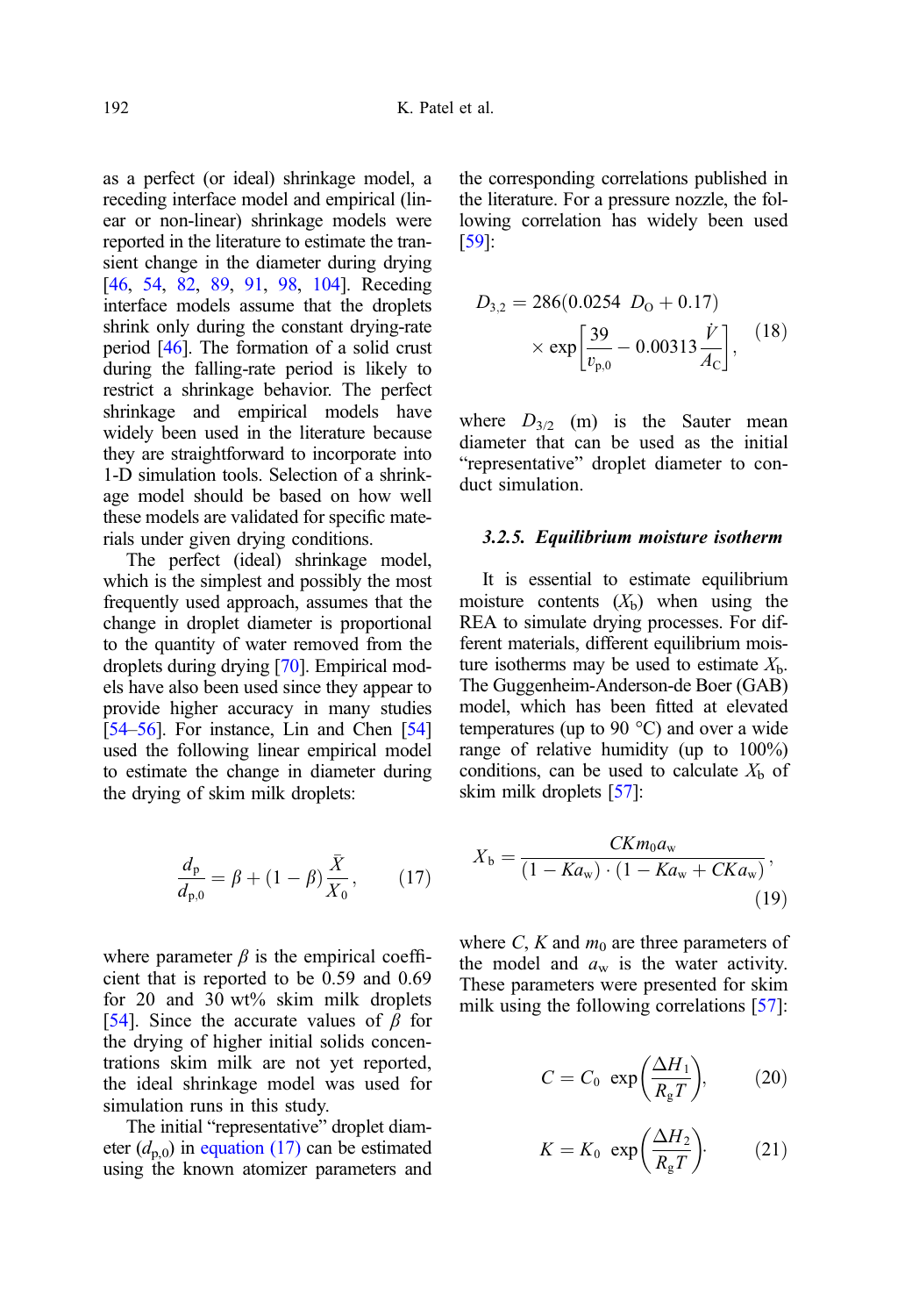<span id="page-12-0"></span>Here,  $C_0$  and  $K_0$  are fitting parameters,  $\Delta H_1$  and  $\Delta H_2$  (J·mol<sup>-1</sup>) are the enthalpies of water sorption,  $R \text{ (J·mol}^{-1} \cdot \text{K}^{-1})$  is the universal gas constant and  $T(K)$  is the absolute temperature. Parameters  $m_0$ ,  $C_0$ ,  $K_0$ ,  $\Delta H_1$ and  $\Delta H_2$  for skim milk were reported to be 0.06156, 0.001645, 5.71, 24 831 and −5118, respectively, by Lin et al. [\[55\]](#page-25-0).

#### 3.2.6. Product quality parameters

Density, glass-transition temperature and insolubility index are a few parameters of interest from the quality point of view. The true density profile of a particle can be estimated using the densities of solids and water. Since the water content profile of the particle is known from the drying kinetics model, the density profile can be estimated using mass fractions and densities of water and solids. Alternatively, the particle density can be predicted using the following equation:

$$
\rho_{\rm p} = \rho_{\rm s} \frac{1 + \bar{X}}{1 + \frac{\rho_{\rm s}}{\rho_{\rm w}} \bar{X}}.
$$
 (22)

Glass-transition temperature and insolubility index are frequently used now to optimize process conditions to ensure that the product is non-sticky and has a good solubility. The first "spray drying" stage has however a large influence on these product properties, and it is advisable to know them beforehand. The glass-transition temperature  $(T_{\rm g})$  is a characteristic property of an amorphous component of materials and can be related to the stickiness behavior of powders during processing and storage. The Gordon-Taylor equation that seems to account for the water content effect can be used to estimate  $T_g$  of the solids-water mixture containing single or multiple solutes [[1](#page-23-0)–[3](#page-23-0), [12,](#page-23-0) [29,](#page-24-0) [90](#page-26-0), [96\]](#page-27-0):

$$
T_{\rm g} = \frac{\omega_{\rm s} T_{\rm g,s} + k_{\rm g} \omega_{\rm w} T_{\rm g,w}}{\omega_{\rm s} + k_{\rm g} \omega_{\rm w}},\qquad(23)
$$

where  $k_g$  is the solid-water (binary) constant,  $T_{\rm g,s}$  and  $T_{\rm g,w}$  are the glass-transition temperatures of solids and water, and  $\omega$ <sub>s</sub> and  $\omega_{\rm w}$  are the mass fractions of solids and water, respectively.  $T_{\rm g}$  of skim milk solids (3 wt% moisture, dry basis) and water were reported to be 72 and −137 °C, respectively [[13\]](#page-23-0). The parameter  $k<sub>g</sub>$  has to be obtained from independent experiments [[8](#page-23-0)]. It is often accepted that  $T<sub>g</sub>$  profiles of skim milk droplets may be approximated by  $T_g$  of anhydrous lactose (101 °C) with a corresponding  $k_g$  of 7.4 [\[47](#page-25-0), [69](#page-25-0)].

Solubility or insolubility index is another important property of dairy/food powders and usually considered as a post-drying property [[65](#page-25-0)]. This property is often used by commercial milk powder manufacturers as a criterion to indicate the quality of milk powders. The insolubility index is an indicator of the presence of insoluble materials in the particle/powder and the ability of powder to dissolve in the solvent (water, milk, etc.) [[9](#page-23-0)]. The rate of insoluble material formation during drying mainly depends on the protein contents of feed, the drying conditions and the temperature and moisture content profiles of the droplets. Straatsma et al. [\[94\]](#page-26-0) proposed a zero-order kinetic model to determine the insolubility index of skim milk powders assuming that the insoluble material forms only when the particle moisture content is between 10 and 30 wt% (dry basis). The rate of insoluble material formation  $(r_{\rm{isi}})$  was described by Straatsma et al. [[94](#page-26-0)] using the following empirical equation:

$$
r_{\rm isi} = k_{\rm isi} \, \exp\bigg(\frac{-E_{\rm isi}}{R_{\rm g}} \left(\frac{1}{T_{\rm p}} - \frac{1}{T_{\rm p,0}}\right)\bigg),\tag{24}
$$

where  $k_{\text{isi}}$  and  $E_{\text{isi}}$  are the kinetic constants at a reference temperature, and  $T_{\rm p}$  and  $T_{\rm p,0}$ are the product temperature (K) and reference temperature (K), respectively.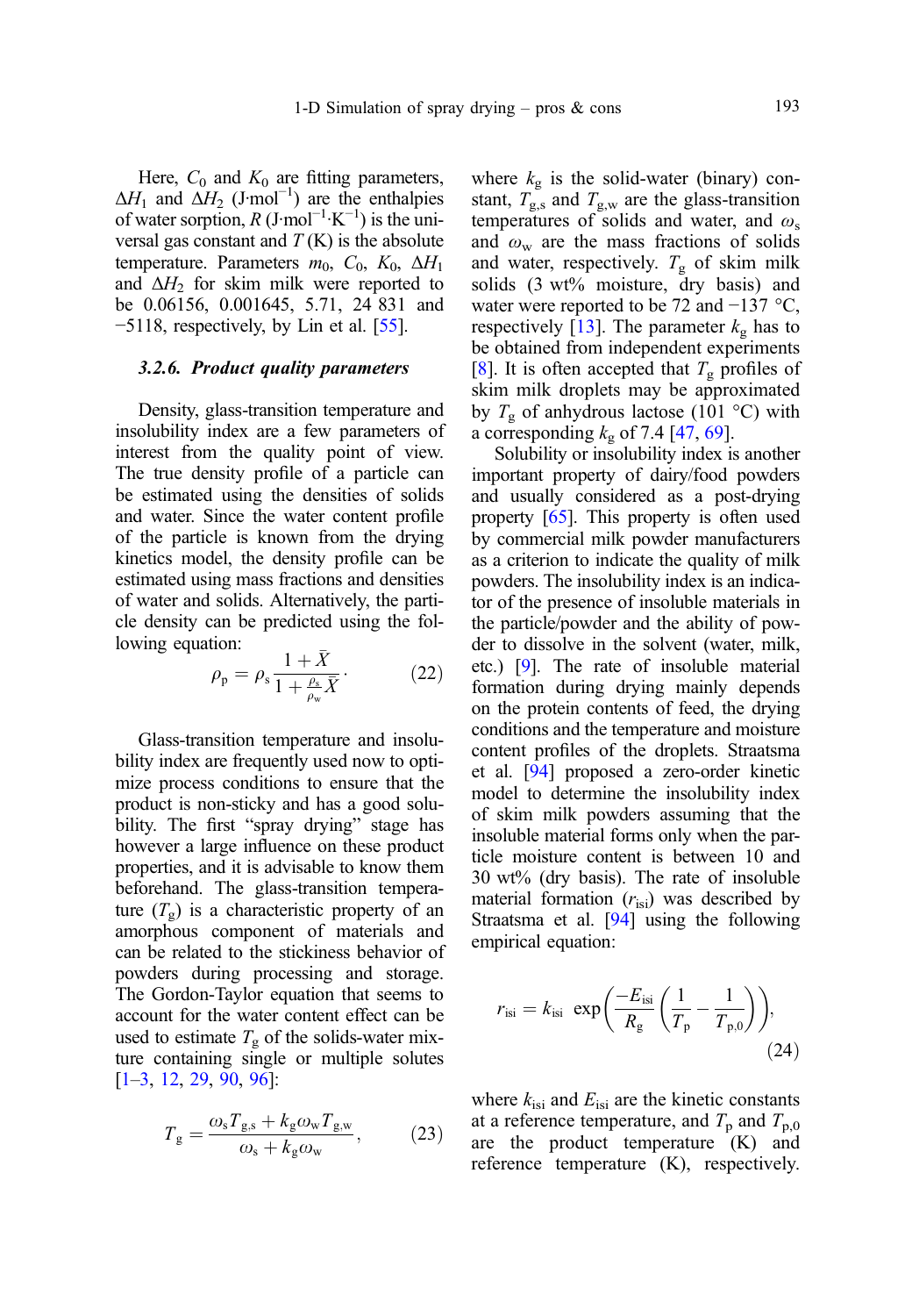Straatsma et al. [\[94](#page-26-0)] evaluated constants  $k_{\text{isi}} = 0.054 \text{ mL} \cdot \text{s}^{-1}$  and  $E_{\text{isi}} = 2.7 \times 10^5$ J·mol<sup>-1</sup> at  $T_0 = 348$  K for skim milk powders. Since a qualitative model to show the effect of the moisture on the rate of insoluble material formation is not available to date, this idealistic kinetic model may provide "indicative" trends within the limited operating range.

Other product quality parameters such as the rate of deactivation of bioactive substances (e.g. enzymes and vitamins) and their residual activity in the final products may also be estimated by incorporating appropriate mathematical models into 1-D simulation tools.

## 4. DEVELOPMENT OF A SPREADSHEET-BASED 1-D SIMULATION TOOL

In this example, a Microsoft Excel spreadsheet was used as a process calculation tool to simultaneously solve all the formulated equations and build a 1-D simulation spray drying software. A first-order finite difference method was used to solve mass-, heat- and momentum-transfer differential equations by following time integration. At each time step, a droplet travels a small distance *(dh)* in the dryer, thus dividing the dryer into many dryer "slices". All the droplets in each dryer slice were considered to experience the identical conditions, thus having the same thermo-physical properties. The total number of droplets  $\theta$  inside the dryer was estimated using the flow rate of concentrate and a representative droplet diameter (i.e. total droplets per second = total volumetric flow per second/ volume of a single droplet).

The Excel spreadsheet was divided into three main parts where specific calculations were performed using a time interval of 0.005 s. The first part of the spreadsheet defines various inputs of spray drying processes. These inputs are absolute humidity, flow rate and temperature of inlet gas streams (i.e. main hot gas, cooling gas and gas with fines recycle) as well as temperature, flow rate and solids concentration of liquid feed, the dryer's dimensions (diameter and height) and the representative diameter and velocity of the droplets. The second part of this 1-D tool calculates all required thermo-physical, chemical, transport and equilibrium properties of vapor, water, dry air and liquid feed including heat capacity, density, viscosity, thermal conductivity, latent heat of vaporization, partial vapor pressure, saturated vapor pressure and drag coefficient. These properties were time-dependent and varied along the axial distance in the drying chamber. The third part of the simulation tool handles with the drying kinetics of liquid feed and calculates a product's physical properties such as density, moisture content, size,  $T_{g}$ , solubility index, water activity, equilibrium moisture content, heat- and mass-transfer coefficients, drying rate and the distance travelled by the droplets at each time step.

Simulation for integrated fluid-bed drying was also combined with first-stage drying. Several important parameters after first and second drying stages were predicted and compared with experimental measurements. Synchronization of first-stage drying and fluid-bed drying of individual particles is a challenge although it is possible to combine them by introducing several simplifications. In this study, the fluid-bed dryer was treated as a well-mixed reactor. The detailed kinetic profiles of the product in the fluidbed dryer were not projected. Drying kinetics profiles are reported in this paper only for first-stage drying in order to highlight the pros and cons of the 1-D simulation tool developed at the Clayton Campus of Monash University in Australia.

A few assumptions were used during simulation. These assumptions are:

1. A spray dryer was treated as a plugflow reactor having a co-current flow.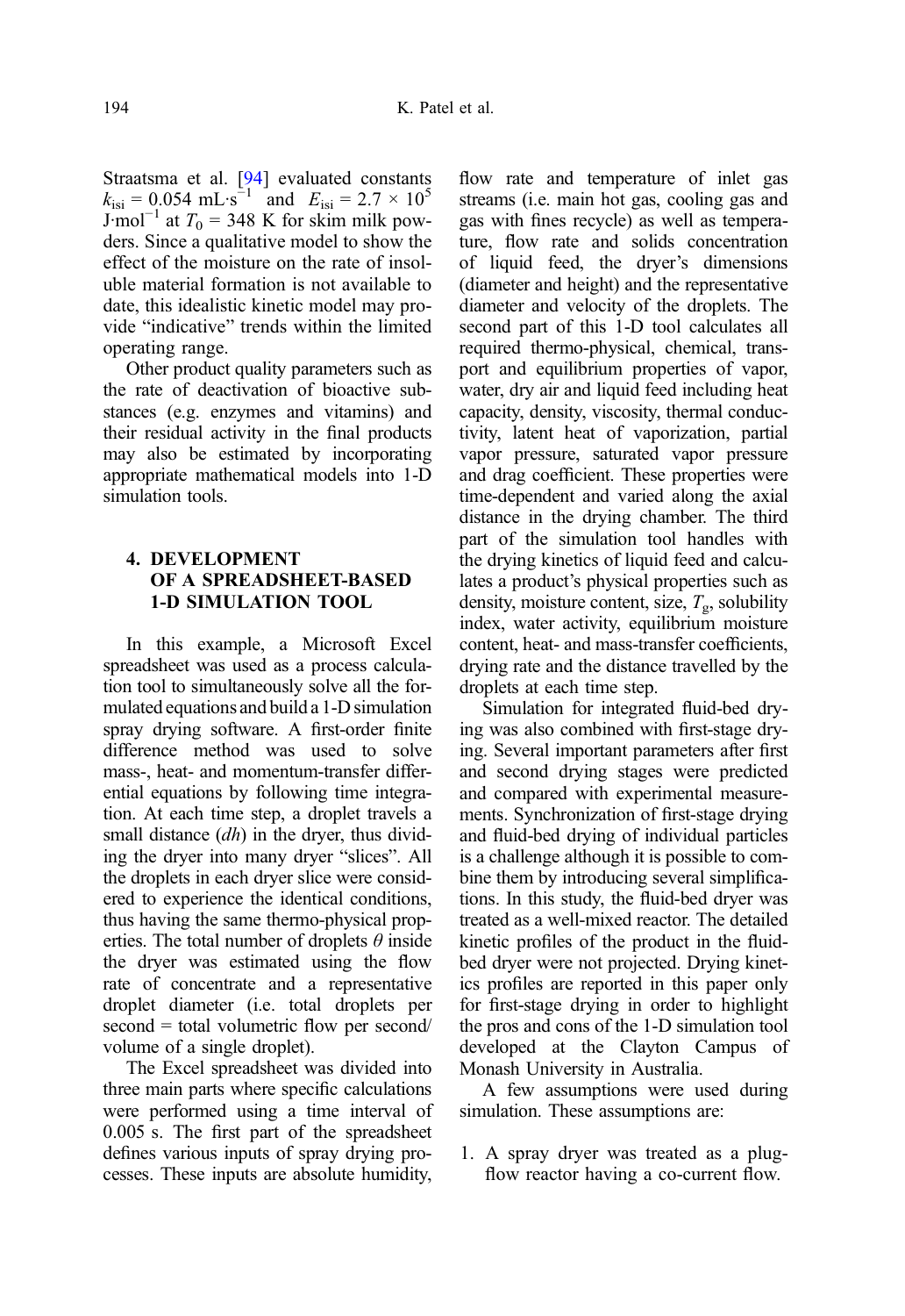- 2. The droplets were considered as spheres of a binary mixture (solids and water).
- 3. All the droplets in a specific dryer "slice" have identical size, shape and properties.
- 4. A perfect shrinkage model was considered reasonable to estimate shrinkage behavior.
- 5. The initial "representative" diameter and velocity can be estimated using appropriate empirical correlations available in the literature for individual atomizers [[59\]](#page-25-0).

## 5. SPRAY DRYING TRIALS ON A PILOT-SCALE MULTI-STAGE DRYER

To compare predicted parameters and study their trends, spray drying trials were performed at the Bionov pilot plant (Rennes, France). The evaporation capacity of this dryer was in the range of 70–100 kg water per hour. An internal static fluid-bed dryer and an external vibro fluid-bed dryer were used for final drying and agglomeration of powders. In this plant, the exhaust air stream is drawn out from the ceiling of the drying chamber to a set of two cyclones where fine particles are collected and returned to the top of the drying chamber. The diameter of the cylindrical chamber was 2 m, while the total height of this dryer was 3.9 m. Schematic layouts of this drying plant are presented by Bimbenet et al. [[10](#page-23-0)] and not repeated here. A single pressure nozzle was used to spray liquid concentrates of known initial solids contents. Required operating and feed parameters were either recorded from a control panel board in the control room or measured directly from the plant wherever possible. The heat loss through the dryer surface was estimated to be  $\sim$  2.5% of the total heat input. This heat loss was taken into account when estimating air temperature profiles. Three trials were performed using skim milk concentrates of 20 and 40 wt% solids contents. Inlet feed and operating conditions for these three trials are presented in [Table II.](#page-15-0)

"Mixed air" in [Table II](#page-15-0) indicates the total mixed air (hot air, cooling air around pressure nozzle and air coming in with fines) that is available to a spray of droplets near atomization zone. Temperature of mixed air was not measured during the spray drying trials but it was calculated using the relevant enthalpy of each air stream (excluding the hot air stream entering through static fluid-bed dryer). This means

$$
(\dot{m}H)_{\text{hot}} + (\dot{m}H)_{\text{cooling}} + (\dot{m}H)_{\text{fines}} = (\dot{m}H)_{\text{total}},
$$
\n(25)

where  $\dot{m}$  (kg·h<sup>-1</sup>) and H (kJ·kg<sup>-1</sup>) are the mass-flow rate and enthalpy of individual air streams. As an example,  $H_{total}$  of mixed air during skim milk trial 1 would be (see [Tab. II](#page-15-0) for humidity, temperature and flow rate values)

$$
(1899 \times 224.91)_{\text{hot}} + (500 \times 27.66)_{\text{cooling}}
$$

$$
+ (350 \times 27.66)_{\text{fines}} = 2749 \times H_{\text{total}}
$$

$$
\therefore H_{\text{total}} = 164 \text{ kJ} \cdot \text{kg}^{-1}.
$$

Temperature of this mixed air with enthalpy of  $164 \text{ kJ·kg}^{-1}$  and absolute humidity of 1 g·kg<sup> $-1$ </sup> was calculated to be 160.4 °C. This mixed air temperature was used in the 1-D tool as an initial air temperature.

## 6. RESULTS AND DISCUSSION

Detailed profiles and trends of important feed and gas parameters are predicted in this section using the 1-D simulation tool.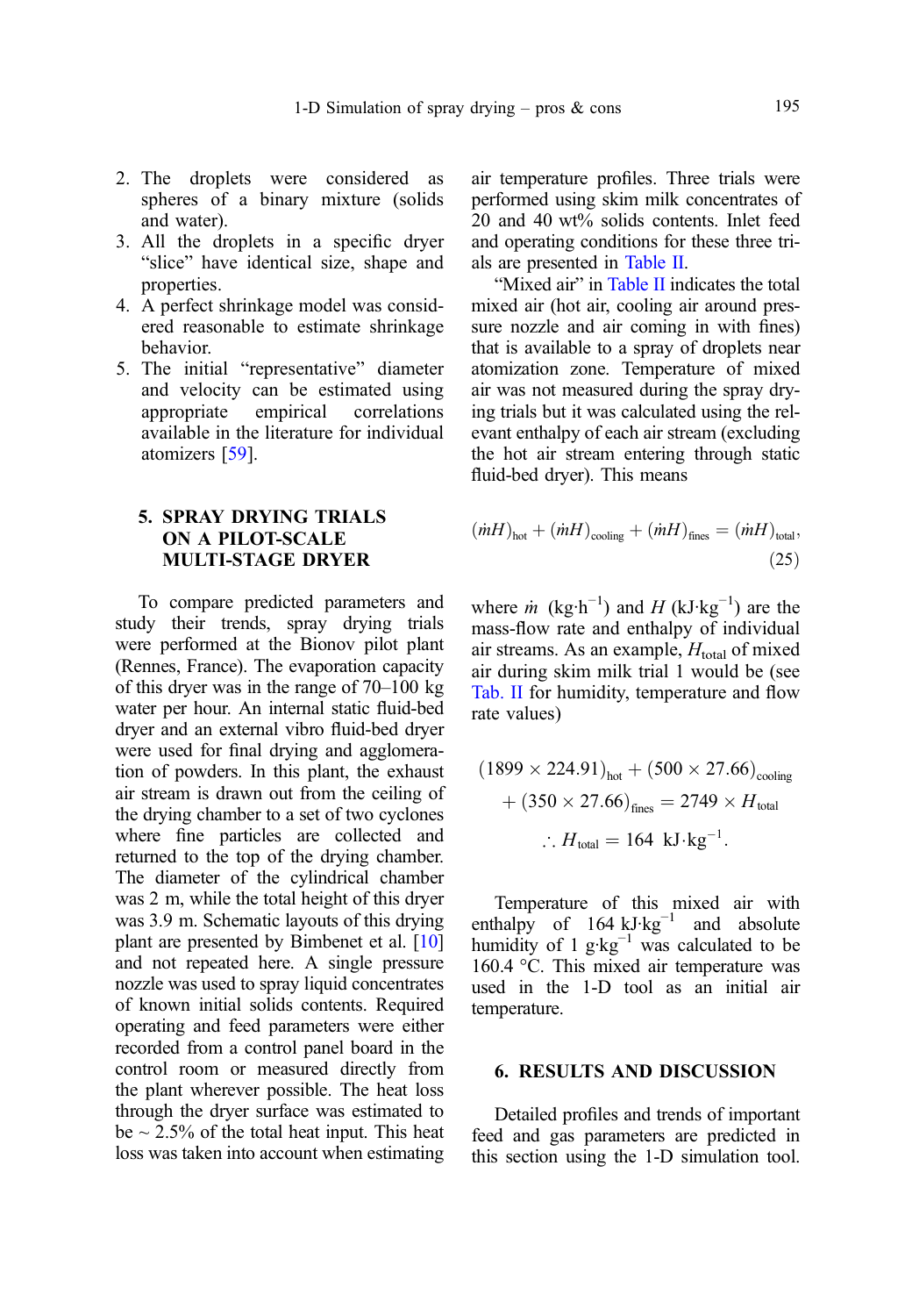| Feed/gas parameters                            | Trial 1 | Trial 2 | Trial 3 |
|------------------------------------------------|---------|---------|---------|
| Inlet gas conditions                           |         |         |         |
| Hot air temperature $(^{\circ}C)$              | 221     | 173     | 213     |
| Hot air flow rate $(kg \cdot h^{-1})$          | 1899    | 1920    | 1890    |
| Cooling air temperature $(^{\circ}C)$          | 25      | 25      | 25      |
| Cooling air flow rate $(kg \cdot h^{-1})$      | 500     | 500     | 500     |
| Recirculated air temperature $(^{\circ}C)$     | 25      | 25      | 25      |
| Recirculated air flow rate $(kg \cdot h^{-1})$ | 350     | 350     | 350     |
| Mixed air temperature $(^{\circ}C)$            | 160.4   | 127.6   | 153.1   |
| Mixed air flow rate $(kg \cdot h^{-1})$        | 2750    | 2770    | 2740    |
| Inlet air humidity $(g \cdot kg^{-1}, db)$     | 1.0     | 1.0     | 1.0     |
| Inlet skim milk conditions                     |         |         |         |
| Temperature $(^{\circ}C)$                      | 40      | 40      | 40      |
| Concentration ( $wt\%$ , db)                   | 40      | 40      | 20      |
| Flow rate $(L \cdot h^{-1})$                   | 95      | 61      | 73      |
| Density ( $kg \cdot cm^{-3}$ )                 | 1100    | 1100    | 1050    |
| Pressure at nozzle (bar)                       | 200     | 90      | 130     |

<span id="page-15-0"></span>Table II. Inlet conditions for skim milk drying trials.

Predictions of the 1-D tool are compared with experimental measurements and predictions of SD2P® software wherever possible. [Figure 2a](#page-16-0) demonstrates the air temperature profiles estimated using the 1-D tool. The hot region within the dryer can be identified using these profiles. Overall outlet air temperatures predicted by the 1-D tool and  $SD2P^®$  are presented in [Figure 2b](#page-16-0). To study the trend of prediction using three drying trials, measured outlet air temperatures are also reported in [Figure 2b](#page-16-0). Results indicate that the trends of prediction using both the software were similar to the measured outlet air temperatures (see [Fig. 2b\)](#page-16-0). When compared with measured outlet air temperatures, the average and maximum relative differences were estimated to be  $\sim$  4.2% and 7.9% with the 1-D tool, and 1.7% and 2.0% with  $SD2P^{\otimes}$ . Both predictive tools slightly overestimated the outlet air temperatures.

[Figure 3a](#page-17-0) presents the air humidity profiles predicted by the 1-D tool. These air humidity and temperature profiles may be used to avoid stickiness and wall deposition issues. The trend of predictions using the 1-D tool and SD2P® and the measured outlet air humidity are shown in [Figure 3b.](#page-17-0) It was observed that the outlet air humidity was somewhat overpredicted by the 1-D tool and SD2P®. Average and maximum relative errors in predictions by the 1-D tool were 10.8% and 17.4%, respectively, while these errors for SD2P<sup>®</sup> were ~ 6.3% and 9.7%, respectively. It was further observed that the air humidity after first-stage drying tends to be slightly higher than the outlet air humidity.

Powder moisture content profiles during the first-stage drying are predicted using the 1-D tool and illustrated in [Figure 4a](#page-18-0). These profiles help in identifying the dryer zones where the majority of the water is removed. Powder moisture contents after both first-stage and fluidized-bed drying (see [Fig. 4b\)](#page-18-0) are also estimated. The final moisture contents of the powder (i.e. after external fluid-bed drying) were measured and reported to be  $0.044 \text{ kg} \cdot \text{kg}^{-1}$  (dry basis) for all three drying trials. Because the SD2P® software presumes the average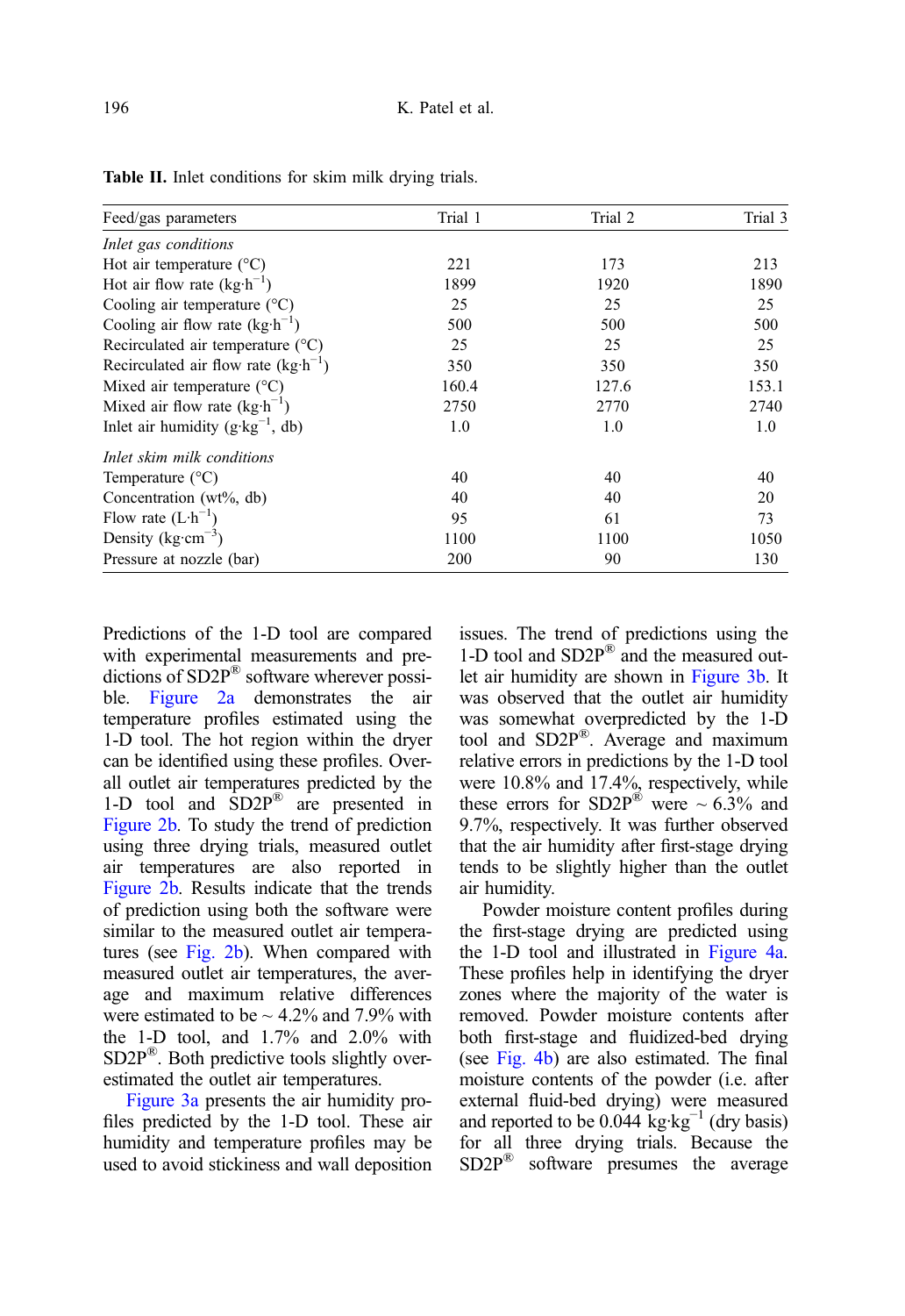<span id="page-16-0"></span>

Figure 2. (a) Air temperature profiles predicted by the 1-D simulation tool and (b) outlet air temperatures from drying trials, 1-D simulation tool and  $SD2P^{\otimes}$  software.

moisture contents of the powder after the first drying stage and fluidized-bed drying, the predicted moisture contents by the 1-D tool could not be compared with the predictions of SD2P®. It should be noted that  $SD2P^®$  used the final moisture content as an input parameter to the model while the 1-D tool "predicts" the powder's moisture contents throughout drying, and thus allows the estimation of other moisture contentbased product properties such as glass-transition temperature, insolubility index and residual activity of bioactive components.

[Figure 4b](#page-18-0) shows that the powder's moisture content was overpredicted for the second drying trial while it was underpredicted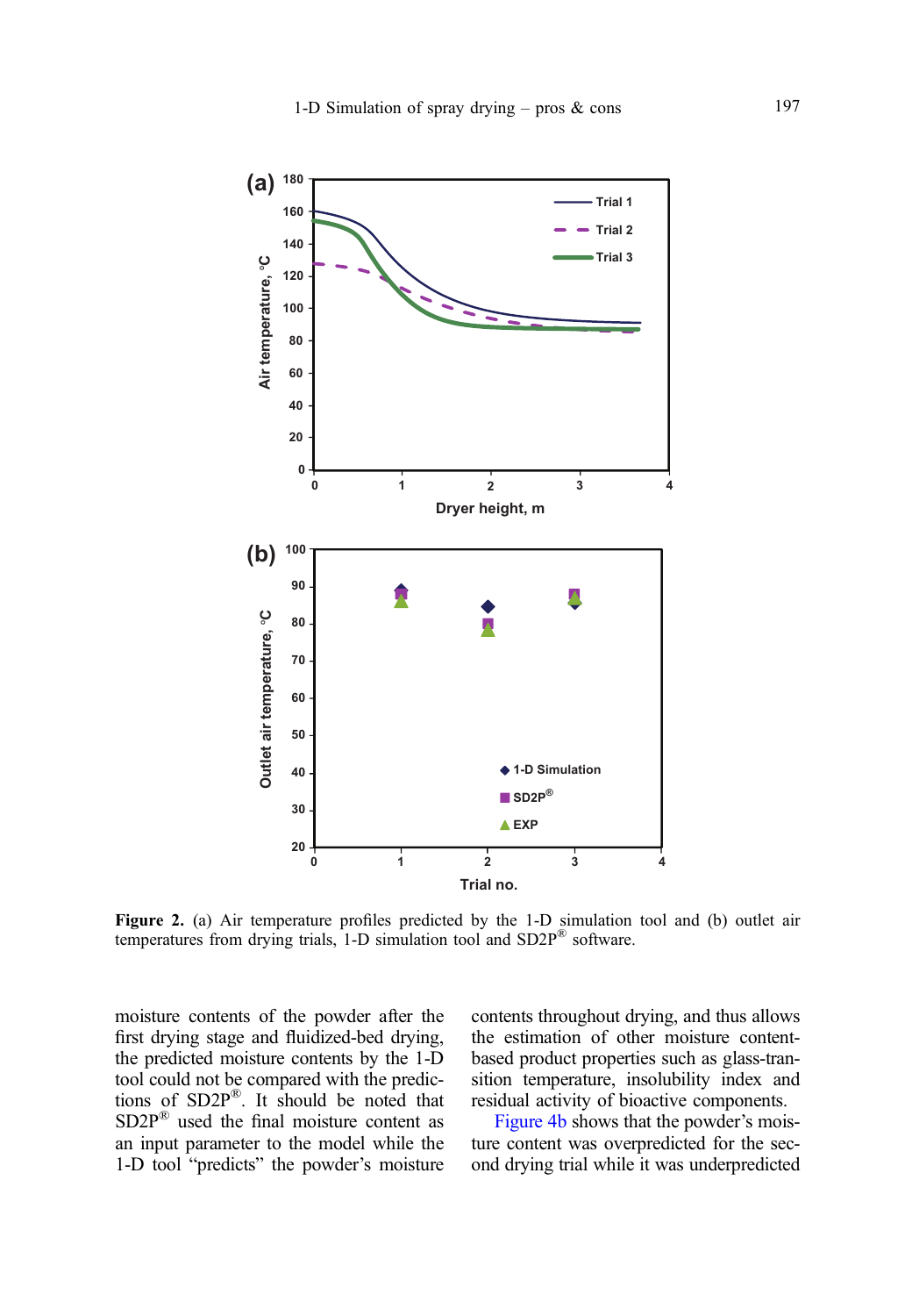<span id="page-17-0"></span>

Figure 3. (a) Air humidity profiles predicted by the 1-D simulation tool and (b) outlet air humidity from drying trials, 1-D simulation tool and SD2P® software.

for the third drying trial when using the 1-D tool. Average powder moisture contents after first-stage drying should be in the range of  $0.07-0.09$  kg·kg<sup>-1</sup> (dry basis) based on overall moisture balance calculations. The error in prediction may be due to the inclusion of various assumptions (such as co-current axial flow, no droplet size distribution, spherical droplets, no agglomeration, no droplet-droplet or droplet-wall interactions, no gas recirculation within the chamber and ignorance of fines near the atomization zone) and various approximate models (such as ideal shrinkage,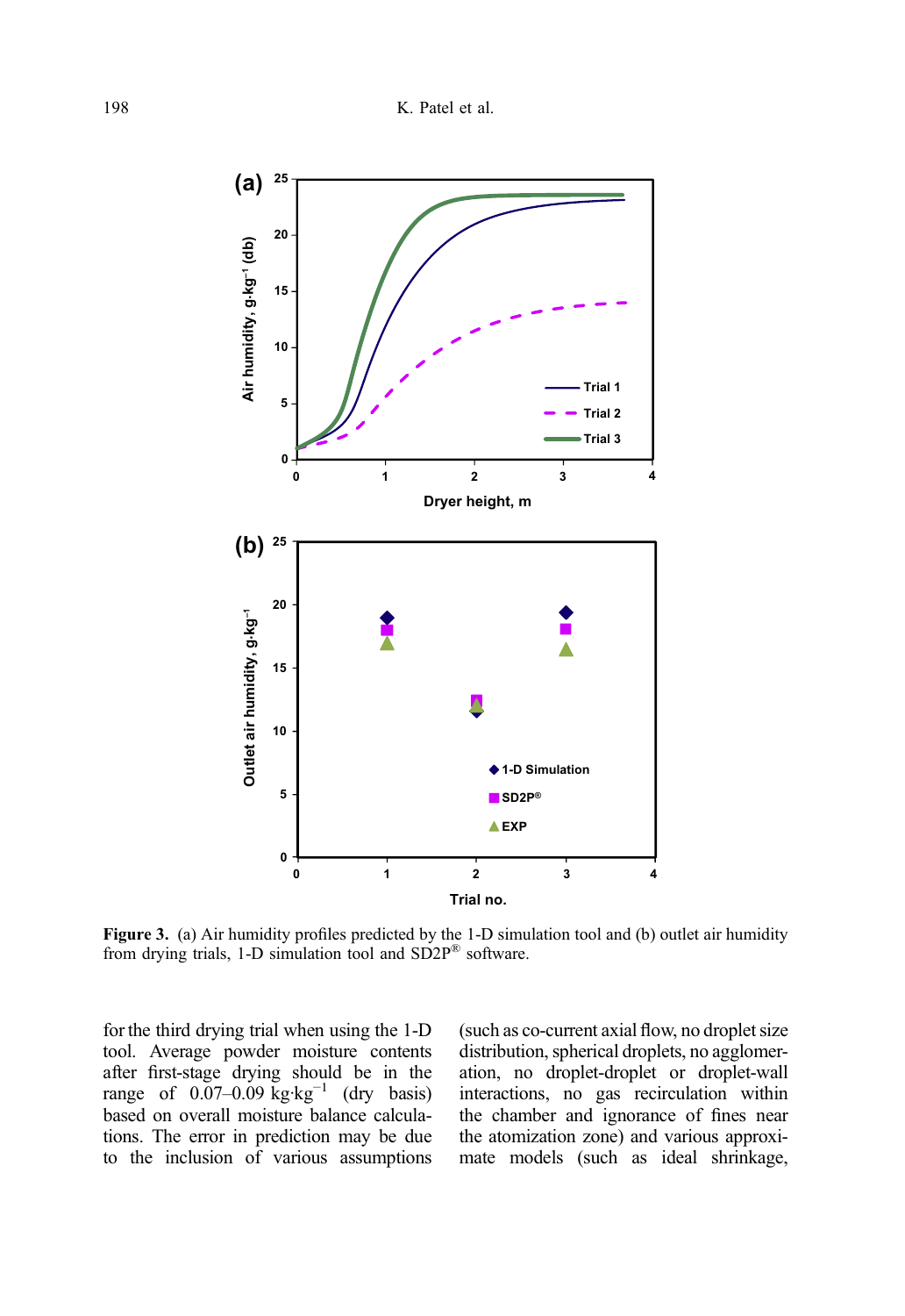<span id="page-18-0"></span>

Figure 4. (a) Powder moisture content profiles predicted by the 1-D simulation tool and (b) outlet powder moisture contents from drying trials, 1-D simulation tool and SD2P® software.

empirical correlation for estimating the droplet size and Ranz-Marshall correlations). It is expected to have a certain degree of errors due to these approximations.

Variations in the feed/air parameters during spray drying operations may also introduce errors in recording drying/gas parameters and hence during spray drying simulation. For instance, a variation in the feed-flow rate during the pilot-scale drying trials was recorded to be  $\sim \pm 3.0$  $8.0 \text{ L} \cdot \text{h}^{-1}$ . A variation in the gas-flow rate during drying was more noticeable. Therefore, it was often difficult to record accurate gas and feed parameters to enter in the simulation program. Other spray drying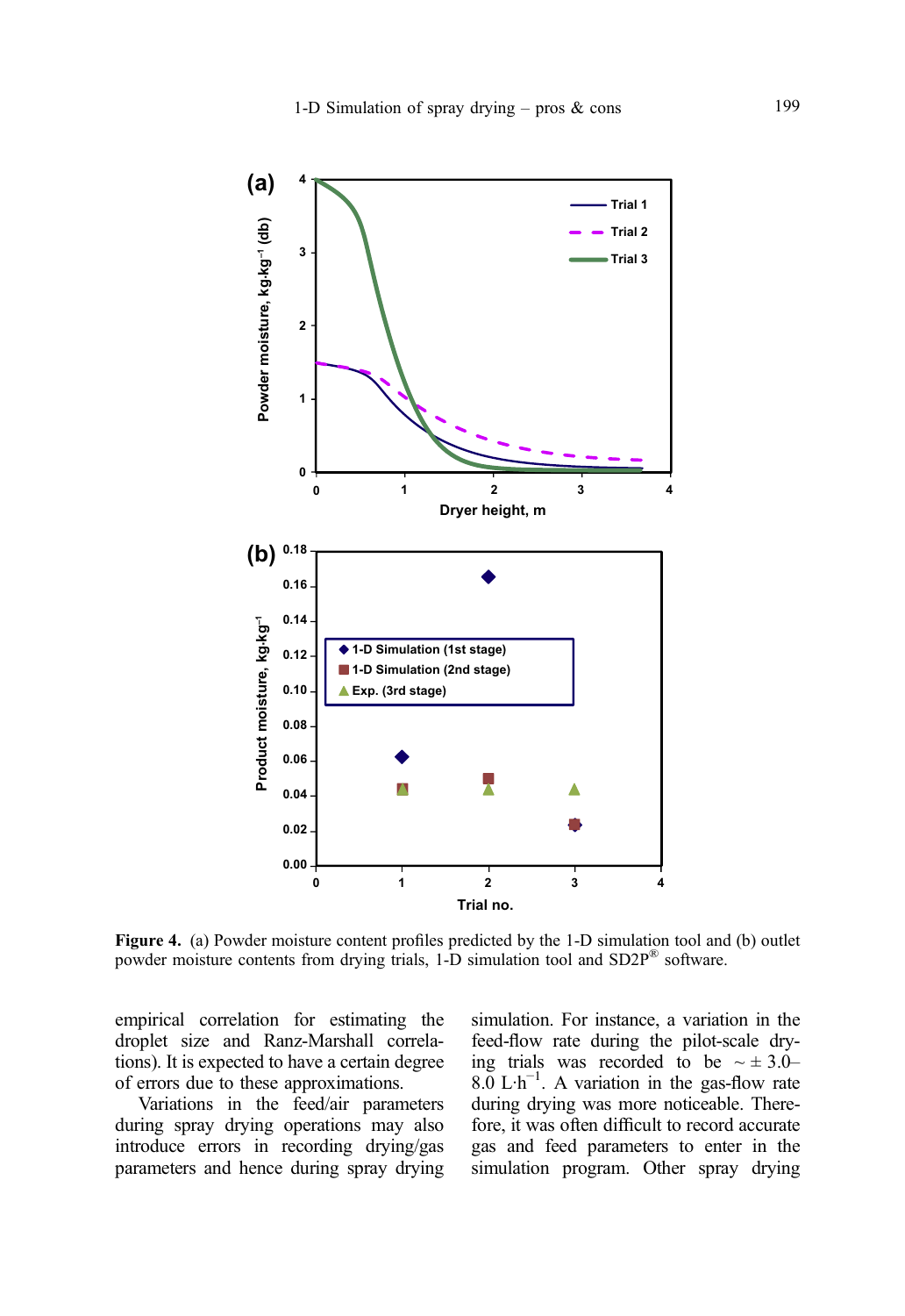software products available in the market which require inlet/outlet gas and feed parameters as inputs to the simulation tool may also face this challenge.

During spray drying experiments, fines were returned at the top of the drying chamber and mixed with fresh droplets. However, the return of fines was not considered during heat and mass balances by the 1-D simulation software. In fact, fines returns could be as high as 60–80% of the total powder produced after first-stage drying [\[40](#page-24-0)]. Such a high fraction of fines may have a certain influence (not necessarily significant) on the overall heat-mass balances and average drying flux of fresh droplets. The interactions of fresh droplets with the fines near the atomization zone, their impact on the average drying flux and the modeling for these droplet phenomena have remained a challenge. Nevertheless, the trend of product moisture contents delivered by the 1-D simulation approach appeared to be correct, and these trends may be used to study the sensitivity of various drying/feed parameters.

A higher accuracy may be achieved by tuning the empirical coefficients of several mathematical models for specific products or process conditions. Another way to improve the accuracy of prediction may be to incorporate an adjustment parameter or an air-droplets mixing coefficient into the model. However, it is not clear yet how and where to introduce adjustment parameters during spray drying simulations.

Particle velocity and gas velocity profiles are predicted by the 1-D tool and presented in [Figure 5](#page-20-0). The initial "representative" axial droplet velocity was estimated to be ~ 31.5, 29.5, and 35.4 m⋅s<sup>-1</sup> for drying trials 1, 2, and 3. The inlet gas velocity was approximated around  $6.0 \text{ m} \cdot \text{s}^{-1}$ . The real dryer geometry was considered during simulation. It was observed that both the particle and gas velocities slightly went up at the bottom of the drying chamber due to the conical shape of the chamber. Particle residence time during the first-stage drying,

assuming co-current parallel flow, was in the range of 3.5–5.0 s for the reported drying trials.

[Figure 6a](#page-21-0) demonstrates glass-transition temperature  $(T_g)$  and product temperature  $(T_p)$  profiles.  $T_g$  for skim milk powder was estimated using  $T_g$  of anhydrous lactose as done by Langrish [\[47](#page-25-0)].  $T<sub>g</sub>$  values after first-stage drying corresponding to the drying trials 1, 2, and 3 (product moisture contents of 6.3, 16.6, and 2.4 wt%) were 64.2, −19.8, and 100.1 °C, respectively. Respective  $T_p - T_g$  values after first-stage drying were approximately 20, 95, and −22 °C. These predictions show that the product may be slightly sticky for trial 1, very sticky for trial 2, and non-sticky for trial 3. The error of prediction in estimating the product's moisture concentrations directly reflected in the  $T_g$  predictions. Accurate  $T_g$ profiles can be helpful in drawing safe drying regime maps and taking decisions on tuning inlet/outlet gas temperature/humidity to produce non-sticky products with minimum wall deposition.

Insolubility index profiles are also predicted by the 1-D tool and reported in [Figure 6b.](#page-21-0) One should be careful when reading the insolubility index when predicting them using the model [\(equation 24](#page-12-0)) used in this study. The model assumed that the insoluble material forms only when the product moisture content was between 10 and 30 wt%. Based on this assumption, the insolubility index for the drying trials 1, 2 and 3 was ~ 1.09, 0.07, and 0.14 mL (at 10 wt% powder moisture). The effect of the product's temperature profiles has been reflected on the insolubility index. Experimental solubility data and SD2P<sup>®</sup> predictions for this property are not available. The insolubility index data during first-stage drying may help in giving a rough estimate on how much insoluble material forms during the subsequent drying stages and storage.

It was noticed during this case study that the trends of prediction using the 1-D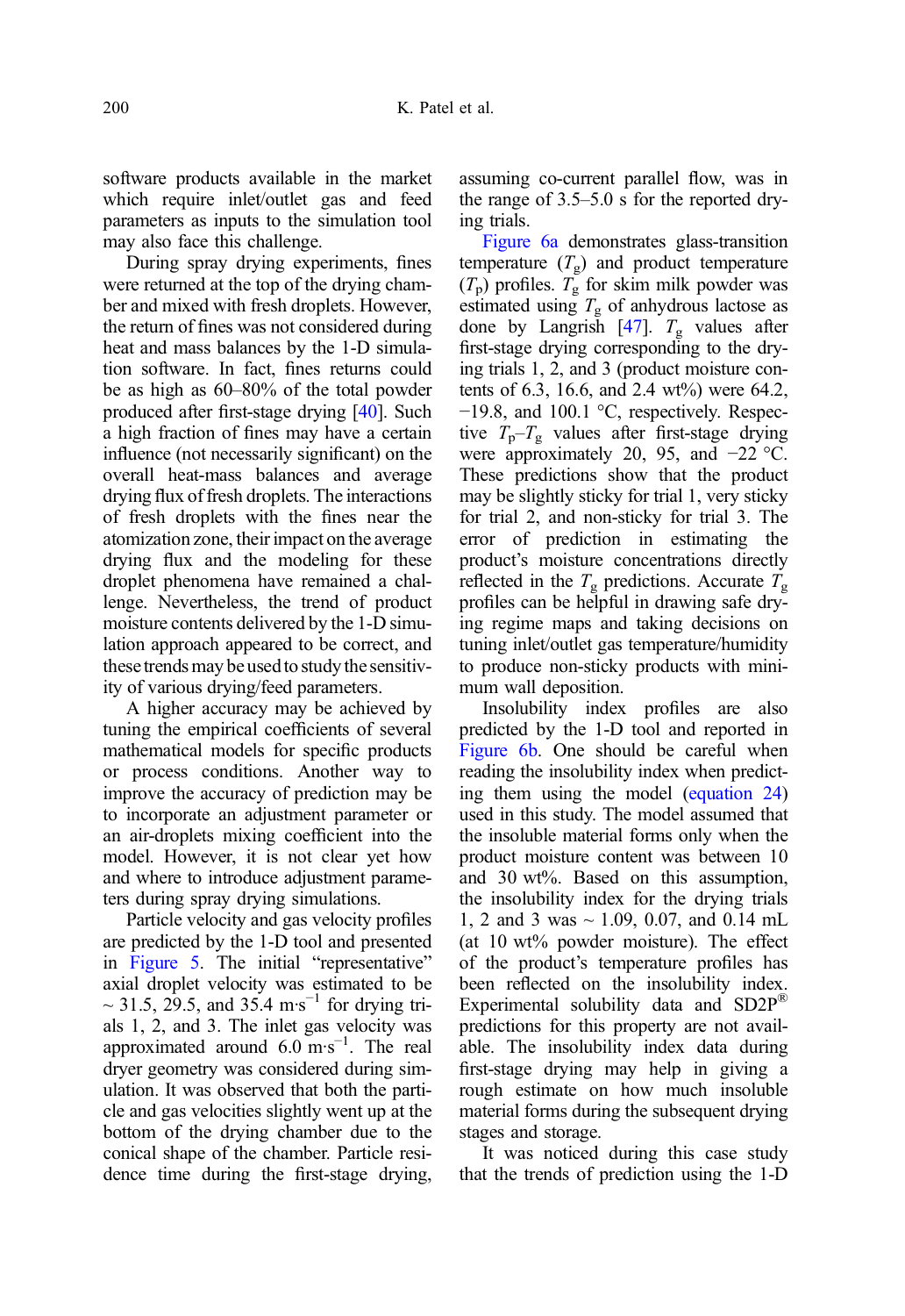<span id="page-20-0"></span>

Figure 5. Droplet and air velocity profiles predicted by the 1-D simulation tool.

simulation tool were similar to experimental data recorded from the plant. The 1-D tool also helped in observing the variations in product and gas properties upon changing inlet feed and air parameters. Despite introducing several simplifications in this study to make the 1-D tool simpler and faster, the correct trends of important product and gas properties were obtained. The absolute errors of prediction by the 1-D tool for the drying trials conducted on the pilot-scale dryer were in the range of 3–17%. These errors may be minimized by modifying heat and mass balances that closely resemble real spray drying trials, by tuning several empirical parameters and by introducing an adjustment coefficient in the model.

It should be noted that the input parameters to the 1-D simulation tool built for this study and SD2P® software are quite different. SD2P® requires the outlet moisture content and outlet air temperature as input parameters in order to calculate the inlet air temperature for achieving the presumed moisture content. The 1-D simulation tool requires all the inlet conditions to the dryer as inputs to the simulation and predicts important parameters at the outlet of the drying chamber. To achieve the desired outlet moisture content or outlet gas temperature with the 1-D tool, the input parameters should be changed until the desired outlet conditions are obtained. Nevertheless, both the 1-D simulation tool and SD2P® software are quite useful to perform simulations for spray drying operations. Several important pros and cons of the 1-D simulation approach are mentioned in the next section.

#### 7. PROS AND CONS

#### 7.1. Pros of 1-D simulation approach

• The first important advantage of a 1-D simulation tool with an Excel spreadsheet platform is that fast calculations can be performed. Product and process parameters can be predicted and their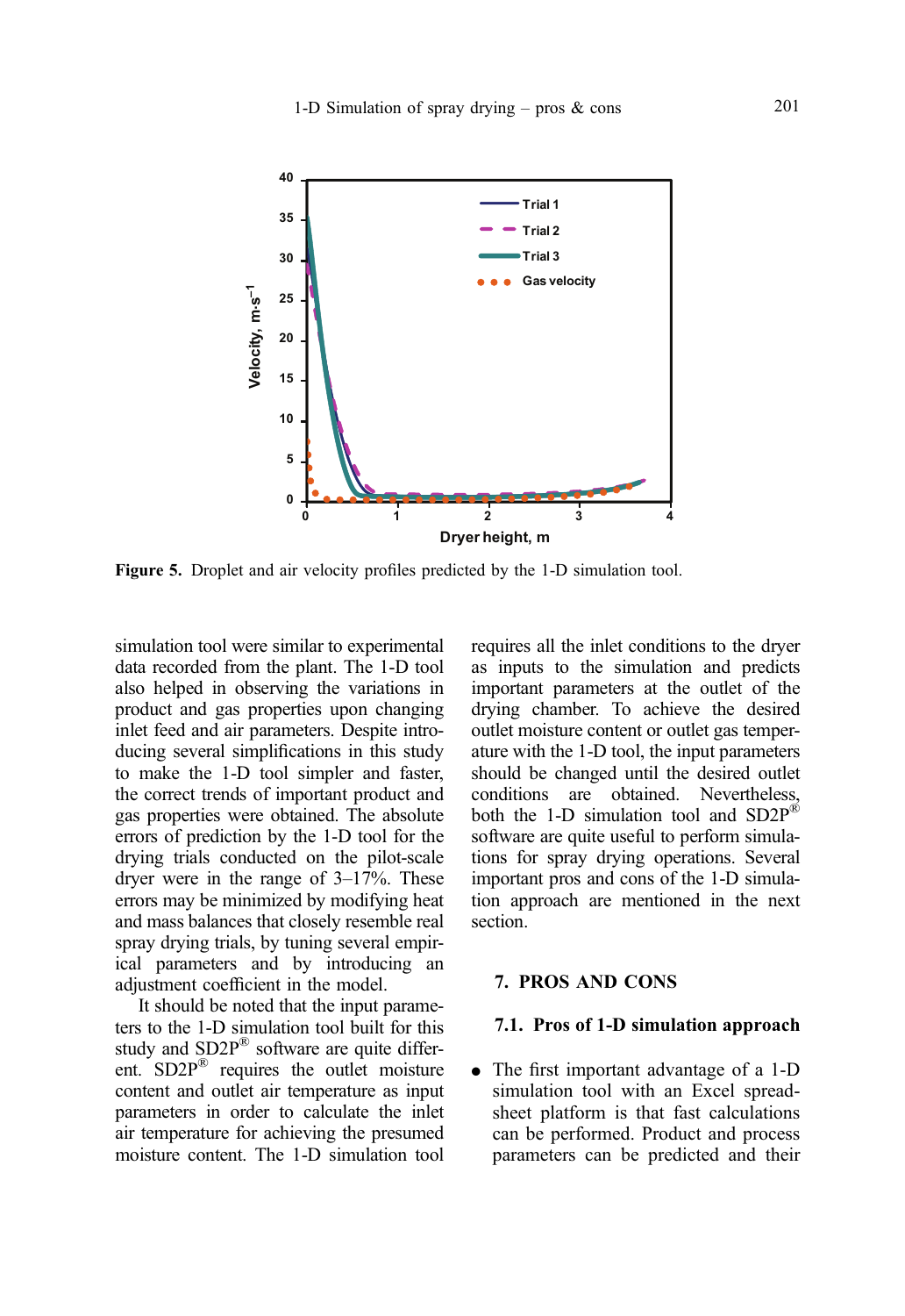<span id="page-21-0"></span>

**Figure 6.** (a) Glass-transition temperature  $(T<sub>e</sub>)$  and product temperature profiles and (b) insolubility index profiles estimated by the 1-D simulation tool for the skim milk drying trials.

trends can be projected within a few seconds unlike multi-dimensional simulation approaches that may require hours, days or even weeks to evaluate valuable information for industrial-scale drying operations. Spreadsheet-based 1-D software is becoming an indispensible tool for process and plant engineers because of the ease of use and the saving of time and resources.

- 1-D approach requires only a few inlet feed and gas parameters as inputs to the simulation program.
- 1-D tool evaluates the product's temperature and moisture content throughout drying which allow for predicting the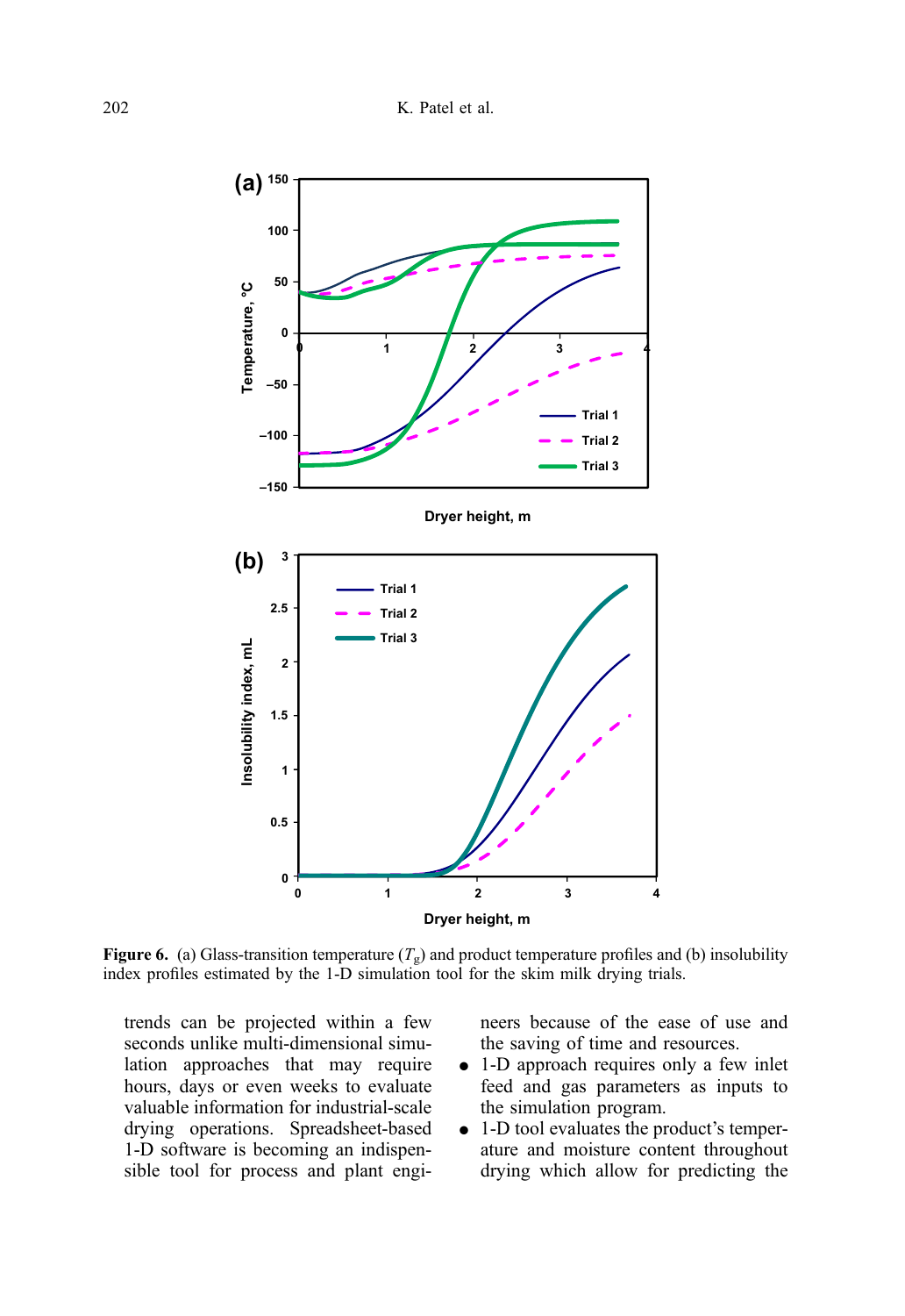product's quality parameters not only at the dryer's inlet and outlet but also within the dryer chambers.

- Safe drying regime maps can be prepared to produce non-sticky products, to determine the extent of particle crystallinity required for product stability and to minimize wall deposition.
- 1-D simulation approach can be a great means to track the consequences of changes in process and feed parameters on important product quality parameters, energy consumptions and process efficiencies. For instance, if the inlet air humidity to the dryer is changing in a rainy season, it is fast and straightforward to decide what changes should be made to inlet air temperature or inlet feed-flow rates or other parameters to keep the product's moisture content consistent at the dryer outlet. Furthermore, it can be quickly estimated what inlet air temperatures should be used for any variation in the feed's initial solids concentrations. This information can be presented using simple graphs or tables and provided to the plant operators.
- Recently, Patel and Chen [\[76](#page-26-0)] demonstrated the ability of estimating surface properties of particles throughout drying using the 1-D simulation tool and the REA. Previously, the surface properties of products were estimated using a diffusion-based drying kinetics approach or a receding interface approach that required using much more complex process calculation tools such as MATLAB and FlexPDE.

## 7.2. Cons of 1-D simulation approach

• Several dryer geometries involve the recirculation of particles within the drying chamber, the recirculation of humid air to the ceiling of the chamber and the fines return to the dryer. At this stage the 1-D approach does not account for these phenomena and cannot predict gas distribution within the chamber, droplet/particle trajectories and gasparticles residence time data. 2-D and 3-D simulation approaches may be helpful to handle these spray drying phenomena in order to study these phenomena in more depth.

- The 1-D simulation approach does not consider droplet-droplet interactions and droplet-particle interactions in the dryer which are common phenomena for real spray drying operations.
- Simulation of the drying of agglomerated particles is also a challenge for the 1-D approach.
- The 1-D approach requires several parameters from the laboratory-scale experiments prior to simulation if they are not known. These parameters include drying kinetics parameters (e.g. relative activation energy), shrinkage parameters, equilibrium moisture isotherm parameters and quality parameters (e.g.  $T_{\sigma}$  of anhydrous solids). Any errors in obtaining experimental data and validating associated mathematical models may have a certain influence on the accuracy of prediction by the 1-D simulation approach.

#### 8. CONCLUSION

The 1-D simulation approach offers valuable information on operating parameters before production of powders. Moisture content and temperature-dependent product properties can be predicted at any locations in the dryer, thus giving an additional advantage over the "black box" approach. When a good understanding of the principles of spray drying and the characteristics of the particular plant in use is coupled with the information obtained by the predictive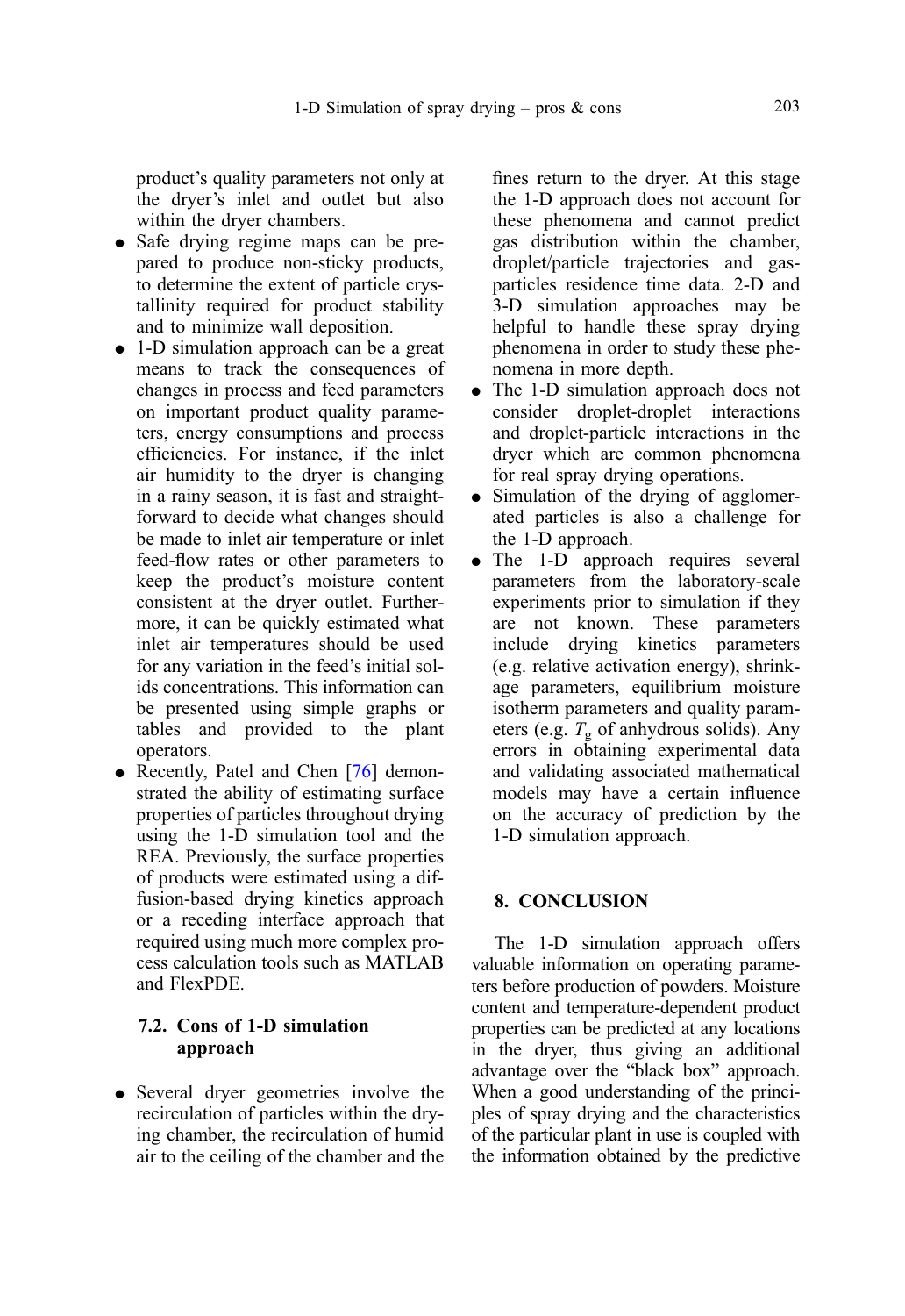<span id="page-23-0"></span>tools, sensible decisions can be made to avoid potential problems and to improve product quality and process efficiencies. The user of 1-D simulation tools should, however, be aware of the accuracy of prediction when taking decisions based on the trends/numbers provided by the 1-D tools. From the customer's point of view, simulation software should be easy to use, of low cost and be readily available in the market. Predictive tools based on a 1-D simulation approach can be constructed using spreadsheet-based platforms like Excel which offer simplicity and cost-related benefits over other CFD- and MATLAB-based process calculation tools.

Acknowledgments: The authors gratefully acknowledge Dairy Innovation Australia Limited (Australia), the Geoffrey Gardiner Dairy Foundation (Australia), and l'Institut National de la Recherche Agronomique (France) for their financial and other support for this research. The authors also thank Dr. Martin Palmer from Dairy Innovation Australia Limited (Australia) for his valuable comments and suggestions on various technical aspects of this paper.

#### **REFERENCES**

- [1] Adhikari B., Howes T., Bhandari B.R., Troung V., Surface stickiness of drops of carbohydrate and organic acid solutions during convective drying: experiments and modeling, Dry. Technol. 21 (2003) 839–873.
- [2] Adhikari B., Howes T., Bhandari B.R., Troung V., Effect of addition of maltodextrin on drying kinetics and stickiness of sugar and acid-rich foods during convective drying: experiments and modelling, J. Food Eng. 62 (2004) 53–68.
- [3] Adhikari B., Howes T., Lecomte D., Bhandari B.R., A glass transition temperature approach for the prediction of the surface stickiness of a drying droplet during spray drying, Powder Technol. 149 (2005) 168–179.
- [4] Aguerre R.J., Suarez C., Diffusion of bound water in starchy materials: Application to drying, J. Food Eng. 64 (2004) 389–395.
- [5] Alamilla-Beltrán L., Chanona-Pérez J.J., Jiménez-Aparicio A.R., Gutiérrez-López G.F., Description of morphological changes of particles along spray drying, J. Food Eng. 67 (2005) 179–184.
- [6] Ben-Yoseph E., Hartel R.W., Howling D., Three-dimensional model of phase transition of thin sucrose films during drying, J. Food Eng. 44 (2000) 13–22.
- [7] Bernard C., Broyart B., Vasseur J., Relkin P., Production of whey protein powders with controlled end-use properties, 15th International Drying Symposium, Budapest, Hungary, 2006.
- [8] Bhandari B.R., Howes T., Implication of glass transition for the drying and stability of dried foods, J. Food Eng. 40 (1999) 71–79.
- [9] Bhandari B.R., Patel K.C., Chen X.D., Spray drying of food materials – process and product characteristics, in: Chen X.D., Mujumdar A.S. (Eds.), Drying Technologies in Food Processing, Blackwell Publishing, West Sussex, UK, 2008, 113–159.
- [10] Bimbenet J.J., Schuck P., Roignant M., Brulé G., Méjean S., Heat balance of a multistage spray-dryer: principles and example of application, Lait 82 (2002) 541–551.
- [11] Birchal V.S., Huang L., Mujumdar A.S., Passos M.L., Spray dryers: modeling and simulation, Dry. Technol. 24 (2006) 359– 371.
- [12] Boonyai P., Bhandari B., Howes T., Stickiness measurement techniques for food powders: a review, Powder Technol. 145  $(2004)$  34–46.
- [13] Boonyai P., Bhandari B., Howes T., Measurement of glass-rubber transition temperature of skim milk powder by static mechanical test, Dry. Technol. 23 (2005) 1499–1514.
- [14] Bruce L.J., Okos M.R., Moisture diffusivity in pasta during drying, J. Food Eng. 17 (1992) 117–142.
- [15] Chen X.D., Heat-mass transfer and structure formation during drying of single food droplets, Dry. Technol. 22 (2004) 179–190.
- [16] Chen X.D., Moisture diffusivity in food and biological materials, Dry. Technol. 25 (2007) 1203–1213.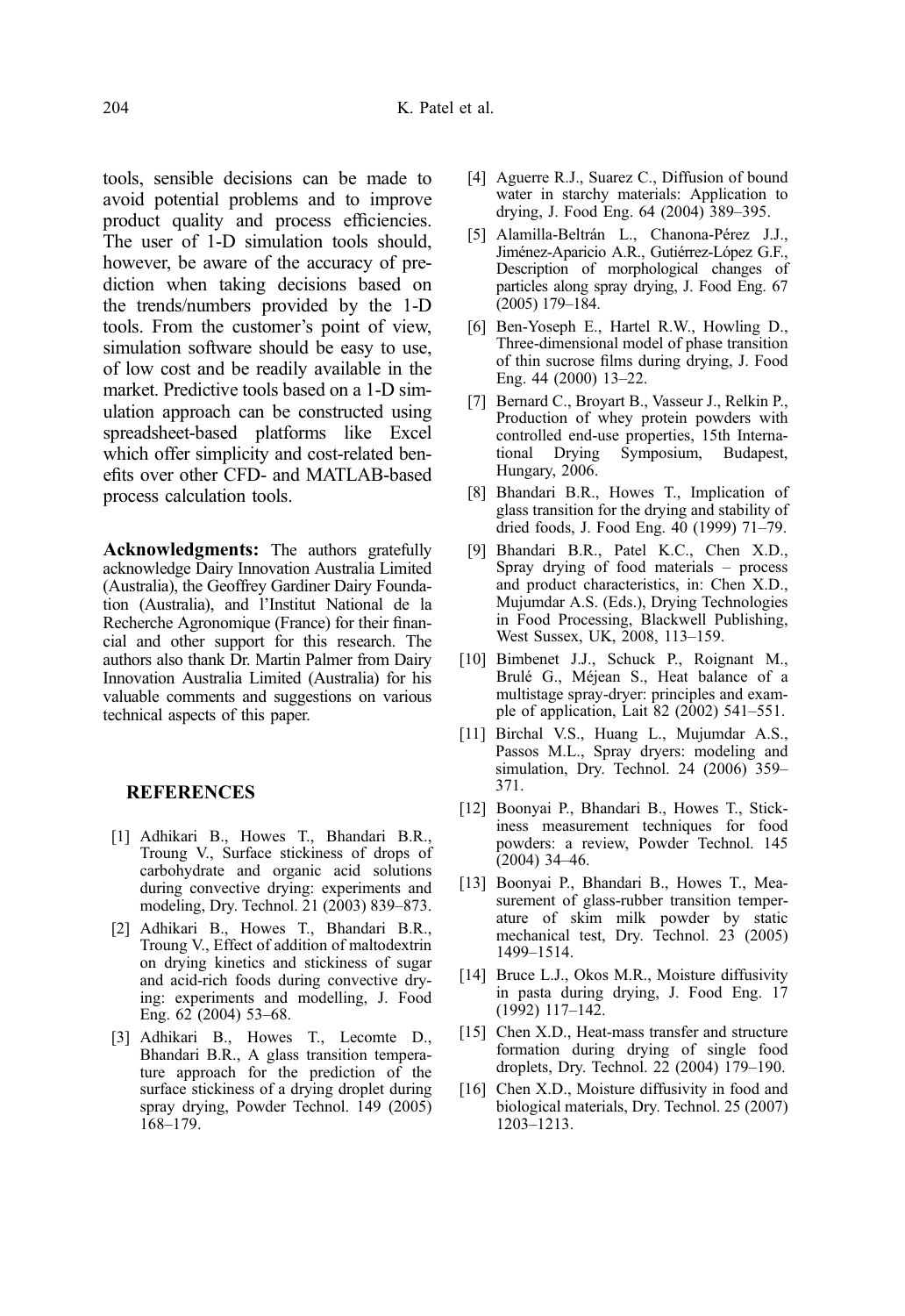- <span id="page-24-0"></span>[17] Chen X.D., Lin S.X.O., Air drying of milk droplet under constant and time-dependent conditions, AIChE J. 51 (2005) 1790–1799.
- [18] Chen X.D., Patel K.C., Manufacturing better quality food powders from spray drying and subsequent treatments, Dry. Technol. 26 (2008) 1313–1318.
- [19] Chen X.D., Pirini W., Ozilgen M., The reaction engineering approach to modelling drying of thin layer of pulped kiwifruit flesh under conditions of small biot numbers, Chem. Eng. Process 40 (2001) 311–320.
- [20] Chen X.D., Xie G.Z., Fingerprints of the drying behaviour of particulate or thin layer food materials established using a reaction engineering model, Food Bioprod. Process 75 (1997) 213–222.
- [21] Crowe C.T., Sommerfeld M., Tsuji Y., Fundamentals of Gas-Particle and Gas-Droplet Flows, CRC Press, Boca Raton, USA, 1998.
- [22] Dalmaz N., Ozbelge H.O., Eraslan A.N., Uludag Y., Heat and mass transfer mechanisms in drying of a suspension droplet: a new computational model, Dry. Technol. 25 (2007) 391–400.
- [23] Dolinsky A.A., High-temperature spray drying, Dry. Technol. 19 (2001) 785–806.
- [24] Doymaz I., Convective air drying characteristics of thin layer carrots, J. Food Eng. 61 (2004) 359–364.
- [25] Efremov G.I., Drying kinetics derived from diffusion equation with flux-type boundary conditions, Dry. Technol. 20 (2002) 55–66.
- [26] Efremov G.I., Kudra T., Calculation of the effective diffusion coefficients by applying a quasi-stationary equation for drying kinetics, Dry. Technol. 22 (2004) 2273–2279.
- [27] Ferrari G., Meerdink G., Walstra P., Drying kinetics for a single droplet of skim-milk, J. Food Eng. 10 (1989) 215–230.
- [28] Fletcher D.F., Guo B., Harvie D.J.E., Langrish T.A.G., Nijdam J.J., Williams J., What is important in the simulation of spray dryer performance and how do current CFD models perform?, Appl. Math. Model. 30 (2006) 1281–1292.
- [29] Foster K.D., Bronlund J.E., Paterson A.H.J., Glass transition related cohesion of amorphous sugar powders, J. Food Eng. 77  $(2006)$  997-1006.
- [30] Gauvin W.H., Katta S., Basic concepts of spray dryer design, AIChE J. 22 (1976) 713–724.
- [31] Gauvin W.H., Katta S., Knelman F.H., Drop trajectory predictions and their importance in the design of spray dryers, Int. J. Multiphas. Flow. 1 (1975) 793–816.
- [32] Groenewold C., Moser C., Groenewold H., Tsotsas E., Determination of single-particle drying kinetics in an acoustic levitator, Chem. Eng. J. 86 (2002) 217–222.
- [33] Guo B., Fletcher D.F., Langrish T.A.G., Simulation of the agglomeration in a spray using Lagrangian particle tracking, Appl. Math. Model. 28 (2004) 273–290.
- [34] Guo B., Langrish T.A.G., Fletcher D.F., Simulation of gas flow instability in a spray dryer, Chem. Eng. Res. Des. 81 (2003) 631–638.
- [35] Harvie D.J.E., Langrish T.A.G., Fletcher D.F., A computational fluid dynamics study of a tall-form spray dryer, Food Bioprod. Process. 80 (2002) 163–175.
- [36] Huang L., Kumar K., Mujumdar A.S., Use of computational fluid dynamics to evaluate alternative spray dryer chamber configurations, Dry. Technol. 21 (2003) 385–412.
- [37] Huang L.X., Kumar K., Mujumdar A.S., A comparative study of a spray dryer with rotary disc atomizer and pressure nozzle using computational fluid dynamic simulations, Chem. Eng. Process. 45 (2006) 461–470.
- [38] Huang L.X., Mujumdar A.S., Simulation of an industrial spray dryer and prediction of off-design performance, Dry. Technol. 25 (2007) 703–714.
- [39] Incropera F.P., DeWitt D.P., Fundamentals of Heat and Mass Transfer, 5th edn., John Wiley & Sons, New York, USA, 2002.
- [40] Jeantet R., Ducept R., Dolivet A., Méjean S., Schuck P., Residence time distribution: a tool to improve spray-drying control, Dairy Sci. Technol. 88 (2008) 31–43.
- [41] Jin Y., Chen X.D., Numerical study of the drying process of different sized particles in an industrial-scale spray dryer, Dry. Technol. 27 (2009) 371–381.
- [42] Kastner O., Brenn G., Rensink D., Tropea C., The acoustic tube levitator – a novel device for determining the drying kinetics of single droplets, Chem. Eng. Technol. 24 (2001) 335–339.
- [43] Katekawa M.E., Silva M.A., On the influence of glass transition on shrinkage in convective drying of fruits: a case study of banana drying, Dry. Technol. 25 (2007) 1659–1666.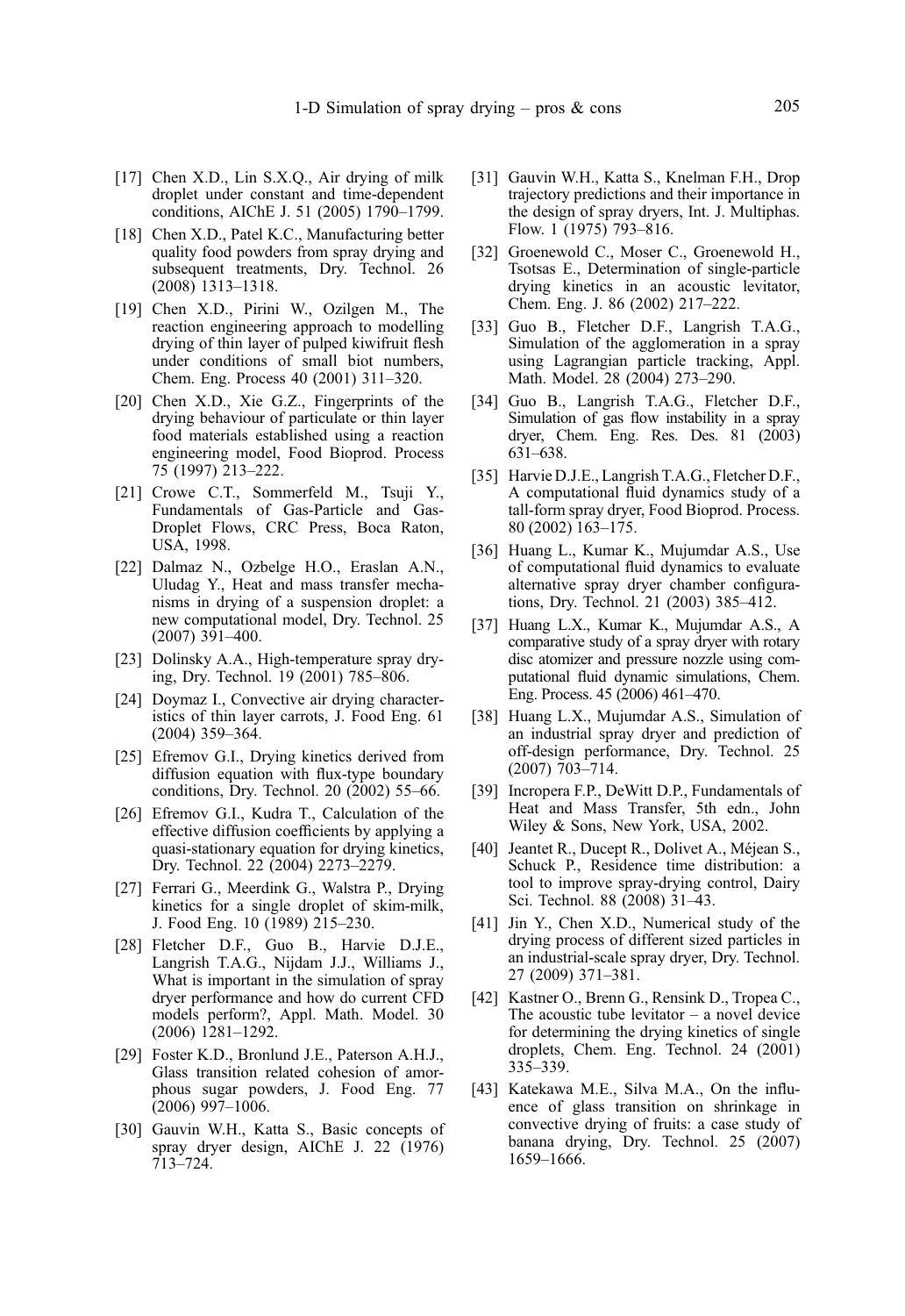- <span id="page-25-0"></span>[44] Ketelaars A.A.J., Pel L., Coumans W.J., Kerkhof P.J.A.M., Drying kinetics: a comparison of diffusion coefficients from moisture concentration profiles and drying curves, Chem. Eng. Sci. 50 (1995) 1187–1191.
- [45] Kieviet F.G., Van Raaij J., De Moor P.P.E.A., Kerkhof P.J.A.M., Measurement and modelling of the air flow pattern in a pilot-plant spray dryer, Chem. Eng. Res. Des. 75 (1997) 321–328.
- [46] Kuts P.S., Strumillo C., Zbicinski I., Evaporation kinetics of single droplets containing dissolved biomass, Dry. Technol. 14 (1996) 2041–2060.
- [47] Langrish T.A.G., Multi-scale mathematical modelling of spray dryers, J. Food Eng. 93 (2009) 218–228.
- [48] Langrish T.A.G., Kockel T.K., The assessment of a characteristic drying curve for milk powder for use in computational fluid dynamics modelling, Chem. Eng. J. 84 (2001) 69–74.
- [49] Langrish T.A.G., Kota K., A comparison of collision kernels for sprays from one and two-nozzle atomisation systems, Chem. Eng. J. 126 (2007) 131–138.
- [50] Langrish T.A.G., Williams J., Fletcher D.F., Simulation of the effects of inlet swirl on gas flow patterns in a pilot-scale spray dryer, Chem. Eng. Res. Des. 82 (2004) 821–833.
- [51] Leiterer J., Delißen F., Emmerling F., Thünemann A., Panne U., Structure analysis using acoustically levitated droplets, Anal. Bioanal. Chem. 391 (2008) 1221–1228.
- [52] Li Z., Kobayashi N., Determination of moisture diffusivity by thermo-gravimetric analysis under non-isothermal condition, Dry. Technol. 23 (2005) 1331–1342.
- [53] Li X., Zbicinski I., A sensitivity study on CFD modeling of cocurrent spray-drying process, Dry. Technol. 23 (2005) 1681–1691.
- [54] Lin S.X.Q., Chen X.D., Changes in milk droplet diameter during drying under constant drying conditions investigated using the glass-filament method, Food Bioprod. Process. 82 (2004) 213–218.
- [55] Lin S.X.Q., Chen X.D., A model for drying of an aqueous lactose droplet using the reaction engineering approach, Dry. Technol. 24 (2006) 1329–1334.
- [56] Lin S.X.Q., Chen X.D., The reaction engineering approach to modelling the cream and whey protein concentrate droplet drying, Chem. Eng. Process. 46 (2007) 437–443.
- [57] Lin S.X.Q., Chen X.D., Pearce D.L., Desorption isotherm of milk powders at elevated temperatures and over a wide range of relative humidity, J. Food Eng. 68 (2005) 257–264.
- [58] Madamba P.S., Driscoll R.H., Buckle K.A., The thin-layer drying characteristics of garlic slices, J. Food Eng. 29 (1996) 75–97.
- [59] Masters K., Spray Drying Handbook, 5th edn., Longman Scientific & Technical, New York, USA, 1991.
- [60] Meerdink G., Drying of Liquid Food Droplets: Enzyme Inactivation and Multicomponent Diffusion, Wageningen Agriculture University, Netherlands, 1993.
- [61] Meerdink G., Riet K.V., Prediction of product quality during spray drying, Food Bioprod. Process. 73 (1995) 165–170.
- [62] Menting L.C., Hoogstad B., Volatiles retention during the drying of aqueous carbohydrate solutions, J. Food Sci. 32 (1967) 87–90.
- [63] Mezhericher M., Levy A., Borde I., Heat and mass transfer of single droplet/wet particle drying, Chem. Eng. Sci. 63 (2008) 12–23.
- [64] Mezhericher M., Levy A., Borde I., Modeling of droplet drying in spray chambers using 2d and 3d computational fluid dynamics, Dry. Technol. 27 (2009) 359–370.
- [65] Mistry V.V., Pulgar J.B., Physical and storage properties of high milk protein powder, Int. Dairy J. 6 (1996) 195–203.
- [66] Negiz A., Lagergren E.S., Cinar A., Mathematical models of cocurrent spray drying, Ind. Eng. Chem. Res. 34 (1995) 3289–3302.
- [67] Nevers N.D., Physical and Chemical Equilibrium for Chemical Engineers, John Wiley & Sons, New York, USA, 2002.
- [68] Oakley D.E., Bahu R.E., Computational modelling of spray dryers, Comp. Chem. Eng. 17 (1993) 493–498.
- [69] Ozmen L., Langrish T.A.G., Comparison of glass transition temperature and sticky point temperature for skim milk powder, Dry. Technol. 20 (2002) 1177–1192.
- [70] Parti M., Paláncz B., Mathematical model for spray drying, Chem. Eng. Sci. 29 (1974) 355–362.
- [71] Patel K.C., Production of uniform particles via single stream drying and new applications of the reaction engineering approach, Ph.D. Thesis, Monash University, Australia, 2009.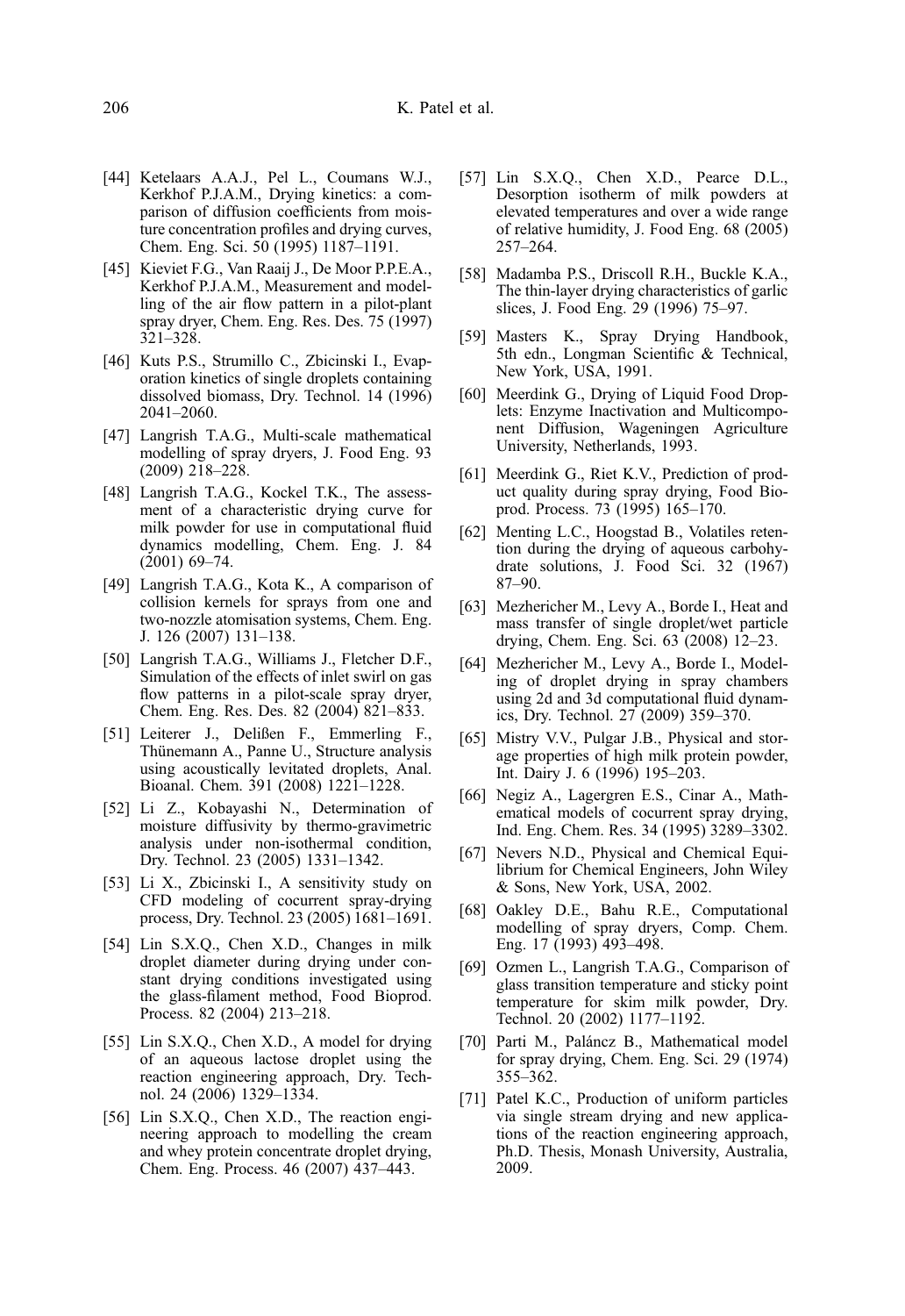- <span id="page-26-0"></span>[72] Patel K.C., Chen X.D., Mathematical Modelling for Plug-Flow Spray Dryer, Chemeca 2004, Sydney, Australia, 2004.
- [73] Patel K.C., Chen X.D., Prediction of spraydried product quality using two simple drying kinetics models, J. Food Process Eng. 28 (2005) 567–594.
- [74] Patel K.C., Chen X.D., Sensitivity analysis of the reaction engineering approach to modeling spray drying of whey proteins concentrate, in: Chen G., Mujumdar A.S. (Eds.), The 5th Asia-Pacific Drying Conference, HKUST, Hong Kong, China, 2007, pp. 276–281.
- [75] Patel K.C., Chen X.D., Drying of aqueous lactose solutions in a single stream dryer, Food Bioprod. Process. 86 (2008) 185–197.
- [76] Patel K.C., Chen X.D., The reaction engineering approach to estimate surface properties of aqueous droplets during convective drying, in: Thorat B., Mujumdar A.S. (Eds.), International Drying Symposium 2008, Hyderabad, India, 2008, pp. 235–241
- [77] Patel K.C., Chen X.D., Surface-center temperature differences within milk droplets during convective drying and drying-based biot number analysis, AIChE J. 54 (2008) 3273–3290.
- [78] Patel K.C., Chen X.D., Kar S., The temperature uniformity during air drying of a colloidal liquid droplet, Dry. Technol. 23 (2005) 2337–2367.
- [79] Patel K.C., Chen X.D., Lin S.X.Q., Adhikari B., A composite reaction engineering approach to drying of aqueous droplets containing sucrose, maltodextrin (de6) and their mixtures, AIChE J. 55 (2009) 217–231.
- [80] Písecký J., Handbook of Milk Powder Manufacture, Niro A/S, Copenhagen, Denmark, 1997.
- [81] Raghavan G.S.V., Tulasidas T.N., Sablani S.S., Ramaswamy H.S., A method of determination of concentration dependent effective moisture diffusivity, Dry. Technol. 13 (1995) 1477– 1488.
- [82] Ratti C., Shrinkage during drying of foodstuffs, J. Food Eng. 23 (1994) 91–105.
- [83] Sano Y., Keey R.B., The drying of a spherical particle containing colloidal material into a hollow sphere, Chem. Eng. Sci. 37 (1982) 881–889.
- [84] Schadler N., Kast W., A complete model of the drying curve for porous bodies –

Experimental and theoretical studies, Int. J. Heat Mass Transf. 30 (1987) 2031–2044.

- [85] Schiffter H., Lee G., Single-droplet evaporation kinetics, particle formation in an acoustic levitator. Part 1: Evaporation of water microdroplets assessed using boundary-layer and acoustic levitation theories, J. Pharm. Sci. 96 (2007) 2274–2283.
- [86] Schiffter H., Lee G., Single-droplet evaporation kinetics, particle formation in an acoustic levitator. Part 2: Drying kinetics and particle formation from microdroplets of aqueous mannitol, trehalose, or catalase, J. Pharm. Sci. 96 (2007) 2284–2295.
- [87] Schuck P., Dolivet A., Méjean S., Zhu P., Blanchard E., Jeantet R., Drying by desorption: a tool to determine spray drying parameters, J. Food Eng. 94 (2009) 199– 204.
- [88] Schuck P., Roignant M., Brulé G., Davenel A., Famelart M.H., Maubois J.L., Simulation of water transfer in spray drying, Dry. Technol. 16 (1998) 1371–1393.
- [89] Seydel P., Blomer J., Bertling J., Modeling particle formation at spray drying using population balances, Dry. Technol. 24 (2006) 137–146.
- [90] Shrestha A.K., Howes T., Adhikari B.P., Bhandari B.R., Water sorption and glass transition properties of spray dried lactose hydrolysed skim milk powder, LWT – Food Sci. Technol. 40 (2007) 1593–1600.
- [91] Shulyak V.A., Izotova L.A., Shrinkage kinetics during convective drying of selected berries, Dry. Technol. 27 (2009) 495–501.
- [92] Sloth J., Kiil S., Jensen A.D., Andersen S.K., Jørgensen K., Schiffter H., Lee G., Model based analysis of the drying of a single solution droplet in an ultrasonic levitator, Chem. Eng. Sci. 61 (2006) 2701–2709.
- [93] Straatsma J., Van Houwelingen G., Steenbergen A.E., De Jong P., Spray drying of food products: 1. Simulation model, J. Food Eng. 42 (1999) 67–72.
- [94] Straatsma J., Van Houwelingen G., Steenbergen A.E., De Jong P., Spray drying of food products: 2. Prediction of insolubility index, J. Food Eng. 42 (1999) 73–77.
- [95] Strumillo C., Kudra T., Drying: Principles, Applications, and Design, Gordon and Breach Science Publishers, New York, USA, 1986.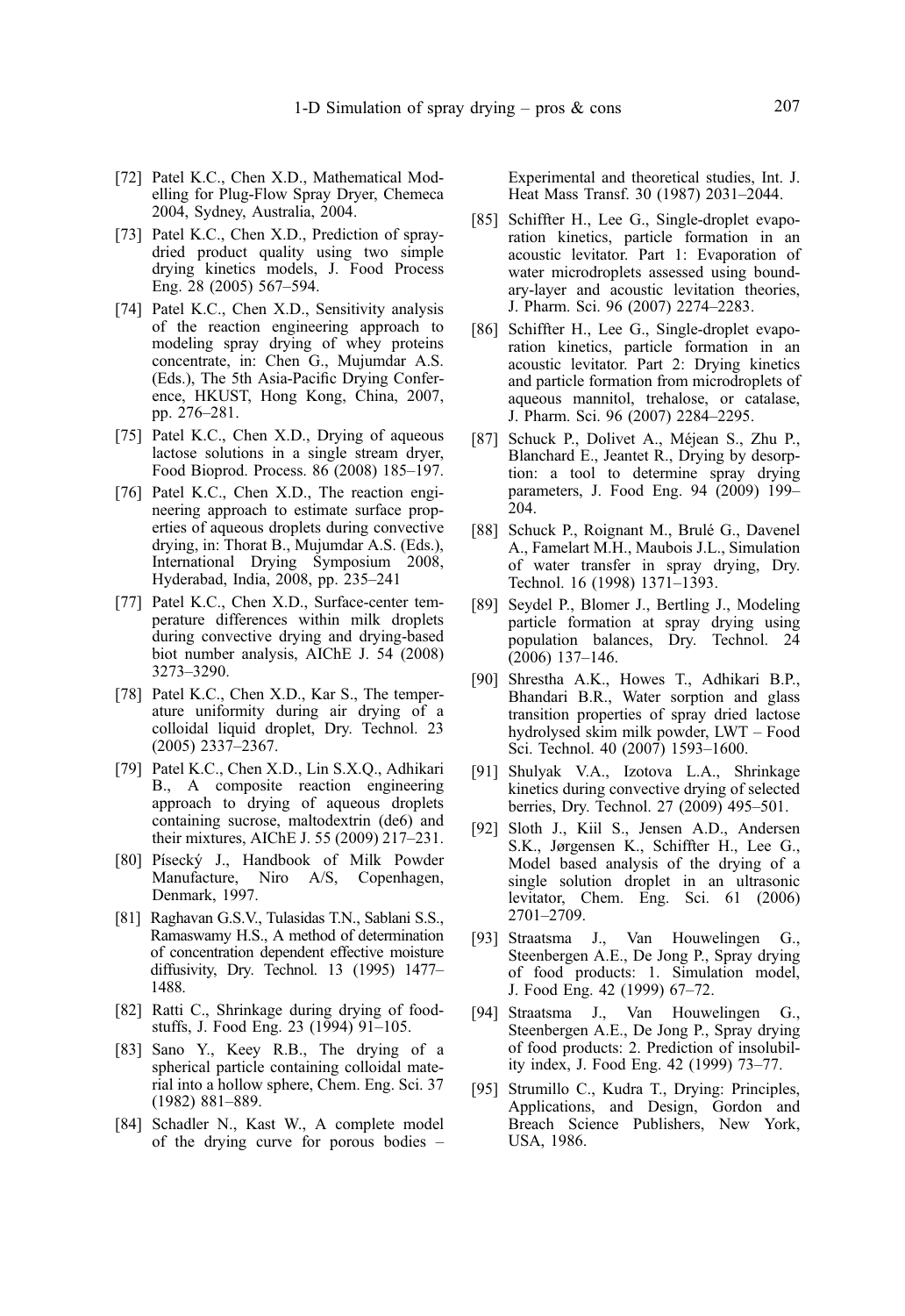- <span id="page-27-0"></span>[96] Truong V., Bhandari B.R., Howes T., Optimization of co-current spray drying process of sugar-rich foods, Part I. Moisture and glass transition temperature profile during drying, J. Food Eng. 71 (2005) 55–65.
- [97] Verdurmen R.E.M., Menn P., Ritzert J., Blei S., Nhumaio G.C.S., Oslash Rensen T.S., Gunsing M., Straatsma J., Verschueren M., Sibeijn M., Schulte G., Fritsching U., Bauckhage K., Tropea C., Sommerfeld M., Watkins A.P., Yule A.J., Schonfeldt H., Simulation of agglomeration in spray drying installations: the edecad project, Dry. Technol. 22 (2004) 1403–1461.
- [98] Viollaz P.E., Rovedo C.O., A drying model for three-dimensional shrinking bodies, J. Food Eng. 52 (2002) 149–153.
- [99] Walton D.E., The evaporation of water droplets. A single droplet drying experiment, Dry. Technol. 22 (2004) 431–456.
- [100] Woo M.W., Daud W.R.W., Mujumdar A.S., Talib M.Z.M., Hua W.Z., Tasirin S.M., Comparative study of droplet drying models for CFD modelling, Chem. Eng. Res. Des. 86 (2008)  $1038 - 1048$ .
- [101] Woo M.W., Daud W.R.W., Mujumdar A.S., Wu Z., Talib M.Z.M., Tasirin S.M., Nonswirling steady and transient flow simulations in short-form spray dryers, Chem. Prod. Process Model. 4 (2009) 1–32.
- [102] Woo M.W., Daud W.R.W., Tasirin S.M., Talib M.Z.M., Effect of wall surface properties at different drying kinetics on the deposition problem in spray drying, Dry. Technol. 26 (2008) 15–26.
- [103] Wulsten E., Lee G., Surface temperature of acoustically levitated water microdroplets measured using infra-red thermography, Chem. Eng. Sci. 63 (2008) 5420–5424.
- [104] Yadollahinia A., Jahangiri M., Shrinkage of potato slice during drying, J. Food Eng. 94 (2009) 52–58.
- [105] Yarin A.L., Brenn G., Kastner O., Rensink D., Tropea C., Evaporation of acoustically levitated droplets, J. Fluid Mech. 399 (1999) 151–204.
- [106] Yarin A.L., Brenn G., Kastner O., Tropea C., Drying of acoustically levitated droplets of liquid-solid suspensions: evaporation and crust formation, Phys. Fluid. 14 (2002) 2289–2298.
- [107] Yarin A.L., Brenn G., Rensink D., Evaporation of acoustically levitated droplets of binary liquid mixtures, Int. J. Heat Fluid Flow. 23 (2002) 471–486.
- [108] Yarin A.L., Pfaffenlehner M., Tropea C., On the acoustic levitation of droplets, J. Fluid Mech. 356 (1998) 65–91.
- [109] Zbicinski I., Development and experimental verification of momentum, heat and mass transfer model in spray drying, Chem. Eng. J. 58 (1995) 123–133.
- [110] Zbicinski I., Grabowski S., Strumillo C., Kiraly L., Krzanowski W., Mathematical modelling of spray drying, Comp. Chem. Eng. 12 (1988) 209–214.
- [111] Zbicinski I., Li X., Conditions for accurate CFD modeling of spray-drying process, Dry. Technol. 24 (2006) 1109–1114.
- [112] Zbicinski I., Strumillo C., Delag A., Drying kinetics and particle residence time in spray drying, Dry. Technol. 20 (2002) 1751–1768.
- [113] Zogzas N.P., Maroulis Z.B., Effective moisture diffusivity estimation from drying data. A comparison between various methods of analysis, Dry. Technol. 14 (1996) 1543–1573.

#### Appendix

#### CORRELATIONS USED IN THE CALCULATIONS

$$
RH_{\mathbf{b}} = \frac{\rho_{\mathbf{v},\mathbf{b}}}{\rho_{\mathbf{v},\mathbf{sat}}}
$$

$$
\rho_{\rm v,b} = \frac{P_{\rm v} M_{\rm w}}{R_{\rm g} T_{\rm b}}
$$

$$
P_{\rm v} = \frac{P \cdot Y}{Y + (M_{\rm w}/M_{\rm b})}
$$

$$
\rho_{\rm v,sat} = \frac{P_{\rm sat} M_{\rm w}}{R_{\rm g} T}.
$$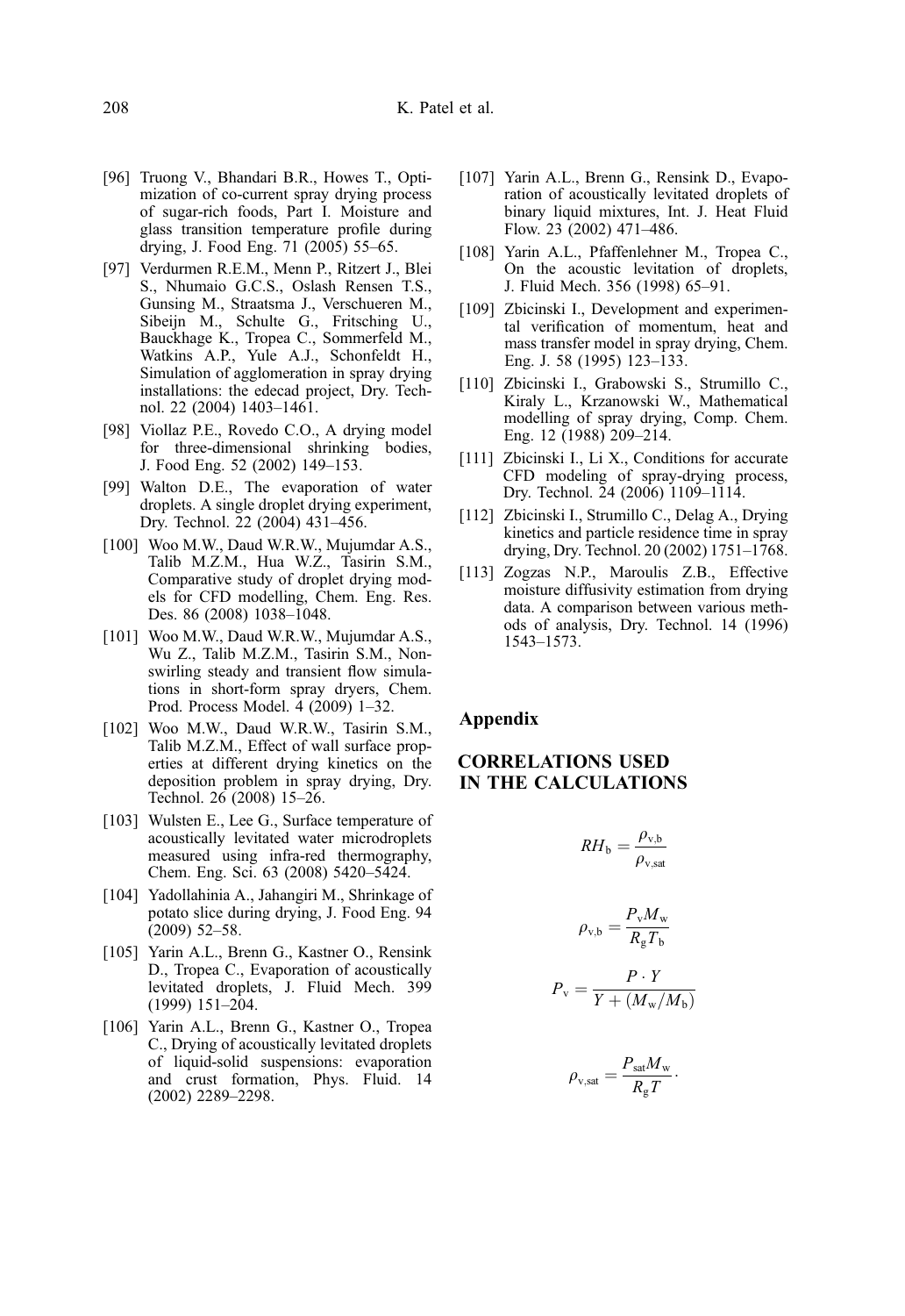Vapor pressure at saturated conditions [[67\]](#page-25-0)

$$
\log P_{\text{sat}} = 7.94917 - \frac{1657.462}{T + 227.02},
$$

where  $T$  is expressed in  $\mathrm{C}$  and  $P_{\mathrm{sat}}$  in Torr.

Specific heat of air-vapor mixture  $(J \cdot kg^{-1} \cdot K^{-1})$  [\[39](#page-24-0)]

$$
C_{p,b} = 1.9327 \times 10^{10} T^4 - 7.9999 \times 10^7 T^3
$$
  
+ 1.1407 \times 10<sup>3</sup> T<sup>2</sup> - 0.4489T + 1057.3,

where  $T$  is expressed in K and is suitable for 295 K  $\leq T \leq 800$  K,  $R^2 = 0.9995$ .

Specific heat of water-vapor mixture  $(J \cdot kg^{-1} \cdot K^{-1})$ 

$$
C_{p,v} = 0.0167T^2 - 0.0261T + 1866.4,
$$

where  $T$  is expressed in  $\mathrm{^{\circ}C}$ . Viscosity of air (MPa·s) [[39\]](#page-24-0)

$$
\mu_b = -0.00003 T_b^2 + 0.0687 T_b + 0.885,
$$

where  $T$  is expressed in K and suitable for 250 K <  $T_b$  < 400 K,  $R^2$  = 0.9996.

Density of air-vapor mixture (kg·m<sup>-3</sup>) [[80\]](#page-26-0)

$$
\rho_{\rm b} = \frac{353.12832}{T_{\rm b}} \frac{1+Y}{1+1.6Y},
$$

where  $T_b$  is expressed in K.

Diffusivity of air-vapor mixture  $(m^2 \cdot s^{-1})$ [[39\]](#page-24-0)

$$
D_{\rm v}=1.963\times10^{-7}T-3.33307\times10^{-5},
$$

where  $T$  is expressed in K and suitable for 293 K <  $T$  < 373 K,  $R^2 = 1.0$ .

Thermal conductivity of air-vapor mixture  $(W \cdot m^{-1} \cdot K^{-1})$  [\[39](#page-24-0)]

$$
k_{\rm b} = 1.5207 \times 10^{-11} T^3 - 4.8574 \times 10^{-8} T^2
$$
  
+ 1.0184 × 10<sup>-4</sup> T – 0.00039333,

where  $T$  is expressed in K.

#### Nomenclature

#### **Letters**

| $a_{\rm w}$          | water activity $(-)$                                                        |
|----------------------|-----------------------------------------------------------------------------|
| A                    | surface area $(m2)$                                                         |
| $A_{\rm C}$          | cross-section area of atomizer                                              |
|                      | pipe (channel) $(m2)$                                                       |
| b                    | thickness of liquid jet at the                                              |
|                      | orifice (m)                                                                 |
| $\mathcal C$         | GAB isotherm model parameter                                                |
|                      | $(-)$                                                                       |
| $C_0$                | GAB isotherm model constant                                                 |
|                      | $(-)$                                                                       |
| $C_{\rm D}$          | drag coefficient $(-)$                                                      |
| $C_{\rm p}$          | specific heat capacity                                                      |
|                      | $(\tilde{J} \cdot kg^{-1} \cdot K^{-1})$                                    |
| $d_{\rm p}$          | diameter of droplet or particle                                             |
|                      | (m)                                                                         |
| $D_{3/2}$            | Sauter mean diameter (m)                                                    |
| $D_{\rm C}$          | diameter of atomizer pipe                                                   |
|                      | (channel) (m)                                                               |
| $D_{\rm e}$          | effective diameter of drying                                                |
|                      | chamber (m)                                                                 |
| $D_{\rm O}$          | orifice diameter (m)                                                        |
| $D_{\rm v}$          | air-vapor diffusion coefficient                                             |
|                      | $(m^2 \cdot s^{-1})$                                                        |
|                      |                                                                             |
|                      |                                                                             |
| $E_{\rm{isi}}$       | kinetic constant from solubility                                            |
|                      | model $(J \cdot mol^{-1})$                                                  |
| $\Delta E_{\rm v}$   | activation energy<br>apparent                                               |
|                      | $(J \cdot mol^{-1})$                                                        |
| $\Delta E_{\rm v,b}$ | equilibrium activation energy                                               |
|                      | $(J \cdot mol^{-1})$                                                        |
| g                    | universal gravitational constant<br>$(= 9.8 \text{ m} \cdot \text{s}^{-2})$ |